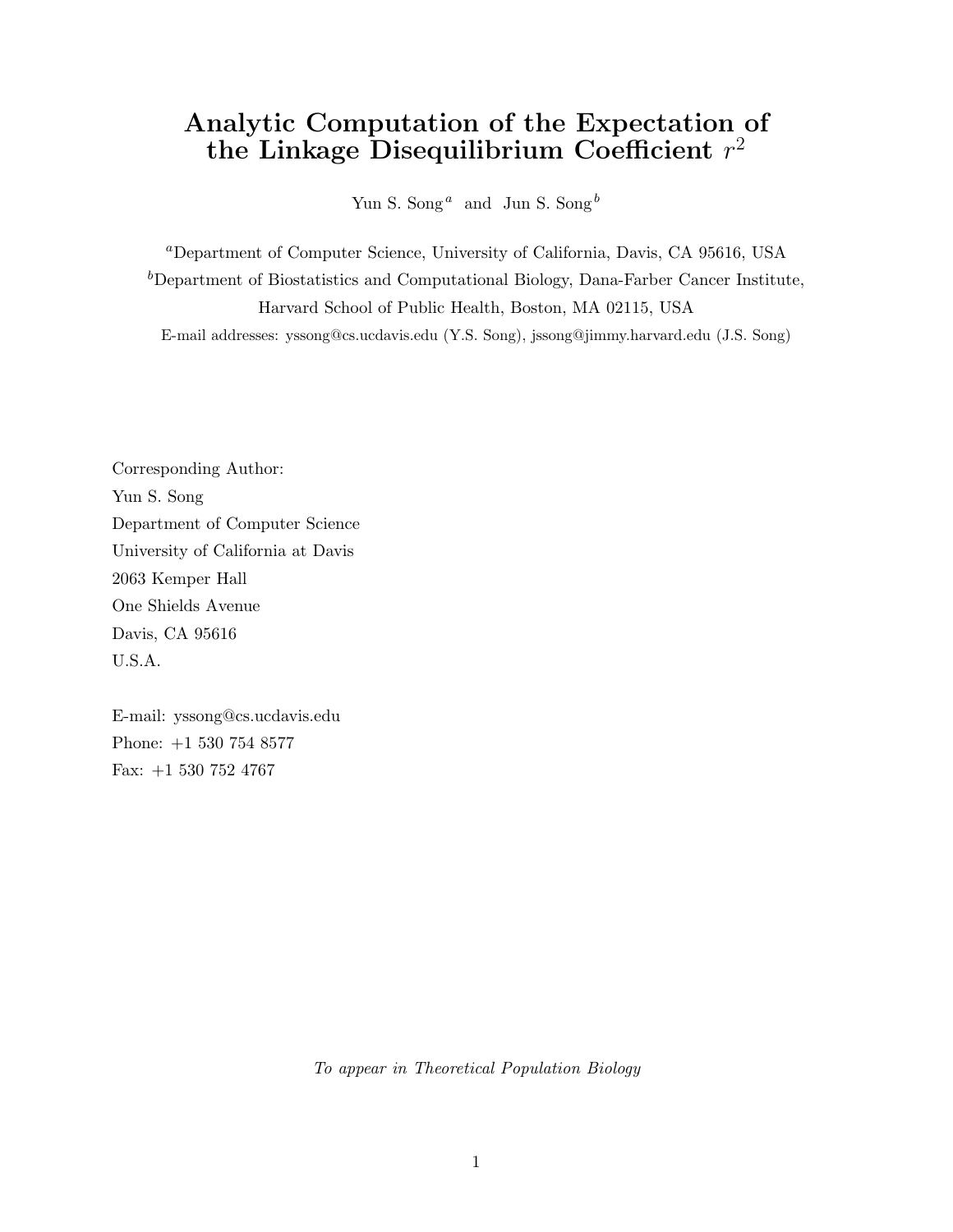#### Abstract

The squared correlation coefficient  $r^2$  (sometimes denoted  $\Delta^2$ ) is a measure of linkage disequilibrium that is widely used, but computing its expectation  $\mathbb{E}[r^2]$  in the population has remained an intriguing open problem. The expectation  $\mathbb{E}[r^2]$  is often approximated by the standard linkage deviation  $\sigma_d^2$ , which is a ratio of two expectations amenable to analytic computation. In this paper, a method of computing the population-wide  $\mathbb{E}[r^2]$  is introduced for a model with recurrent mutation, genetic drift and recombination. The approach is algebraic and is based on the diffusion process approximation. In the limit as the population-scaled recombination rate  $\rho$  approaches  $\infty$ , it is shown rigorously that the asymptotic behavior of  $\mathbb{E}[r^2]$  is given by  $1/\rho + O(\rho^{-2})$ , which, incidentally, is the same as that of  $\sigma_d^2$ . A computer software that computes  $\mathbb{E}[r^2]$  numerically is available upon request.

Keywords: Linkage disequilibrium, squared correlation coefficient, expectation, diffusion approximation, recurrent mutation, genetic drift, recombination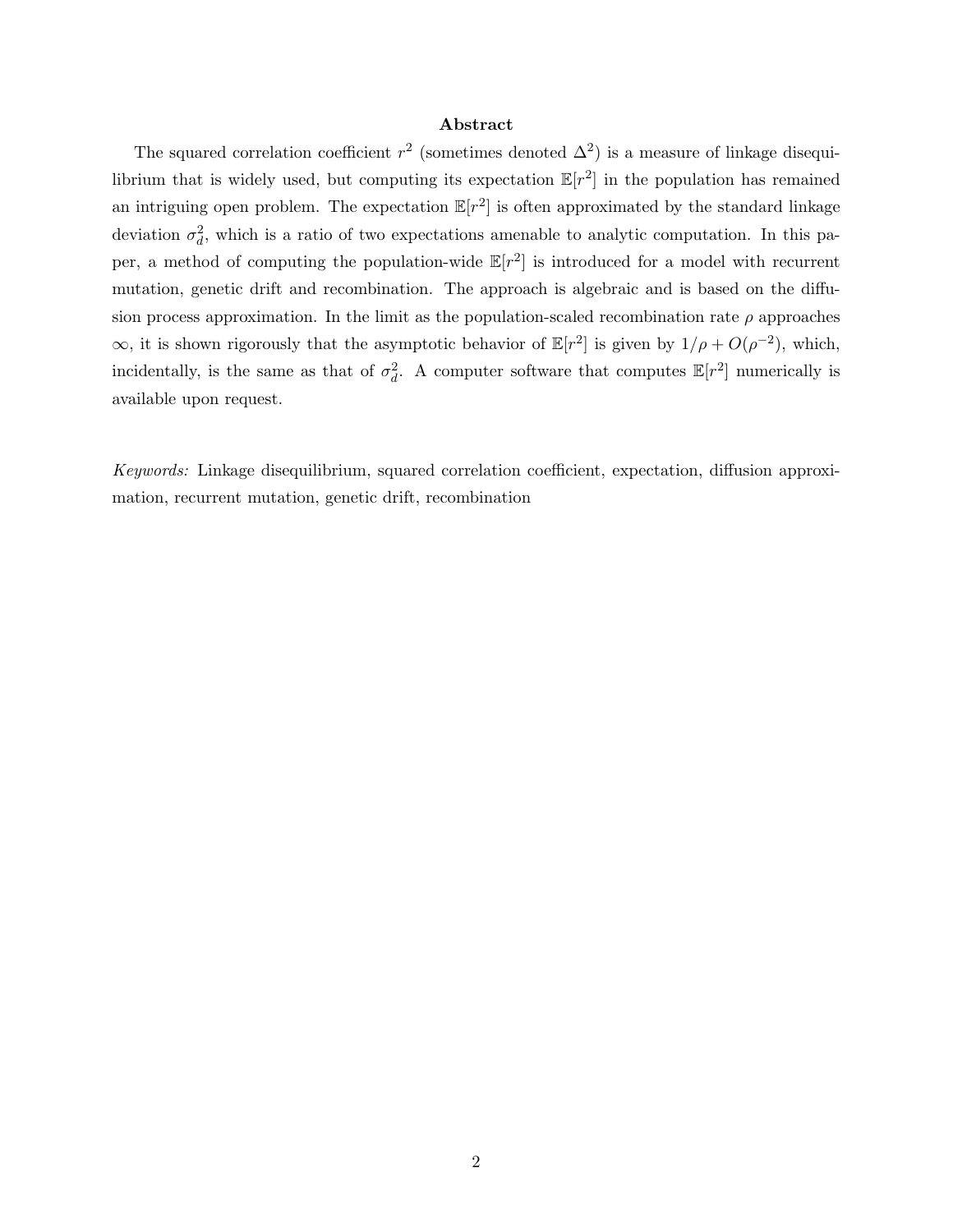### 1 Introduction

Linkage disequilibrium (LD), which characterizes the statistical nonindependence of alleles at different loci, depends on population history and structure, and on various evolutionary forces such as recombination, mutation and natural selection—see (Hudson, 2001a) for a general review of LD, and (Pritchard and Przeworski, 2001; International HapMap Consortium, 2005) for studies of LD in the human genome. A question that is of great interest is how one can use LD to learn about the aforementioned factors that influence its extent and patterns. Several different, albeit related, measures of LD between a pair of loci have been proposed. A commonly used measure is  $r^2$  (defined below), which is equal to the square of the correlation coefficient between the alleles at two loci (Hill and Robertson, 1968) and is related to the power of association in gene mapping (see Pritchard and Przeworski 2001 for an explanation of this relationship).

In this paper, we consider a diallelic two-locus model for a single panmictic diploid population subject to recurrent mutation and genetic drift. This model is the same as that considered by Ohta and Kimura (1969b). The effective population size, denoted  $N_e$ , is assumed to remain constant in time. We use A and B to denote the two loci, with allele types  $A_0$ ,  $A_1$  and  $B_0$ ,  $B_1$ , respectively. The marginal allele frequencies of  $A_0$  and  $B_0$  are respectively denoted by p and q, and the LD measure  $r^2$  is defined as

$$
r^2 := \frac{D^2}{p(1-p)q(1-q)},\tag{1}
$$

where  $D = f_{00} - pq$ , with  $f_{00}$  being the frequency of the gametic type  $A_0B_0$ . (Sometimes  $\Delta^2$  is used to denote the above LD measure.) We consider the following symmetric reversible mutation model:

$$
A_0 \xrightarrow[u \to a_1]
$$
 and  $B_0 \xrightarrow[u \to a_1]$ ,

where  $u$  is the mutation rate per generation. The recombination rate between the two loci per generation is denoted by c, and the population-scaled mutation and recombination rates are denoted by  $\theta := 8N_e u$  and  $\rho := 4N_e c$ , respectively.

In his seminal work, Golding (1984) derived a system of recursion relations satisfied by the probabilities of sample configurations, to study the sampling distribution of LD under an infinitelymany-alleles model. This approach was further studied by Ethier and Griffiths (1990), who constructed a two-locus urn model for the distribution of sample configurations. A closed-form solution to the system of recursion relations is not known, but accurate numerical solutions can be obtained for moderate sample sizes (say, up to about 40. See Hudson 2001a). For larger sample sizes, numerically solving the recursion relations becomes intractable, but coalescent simulations can be employed to study the sampling distribution and sample estimated expectations of LD, as done by Hudson (1985, 2001b). A further study of the sampling properties of LD was carried out by Hill and Weir (1994), who used a general forward simulation approach that can easily incorporate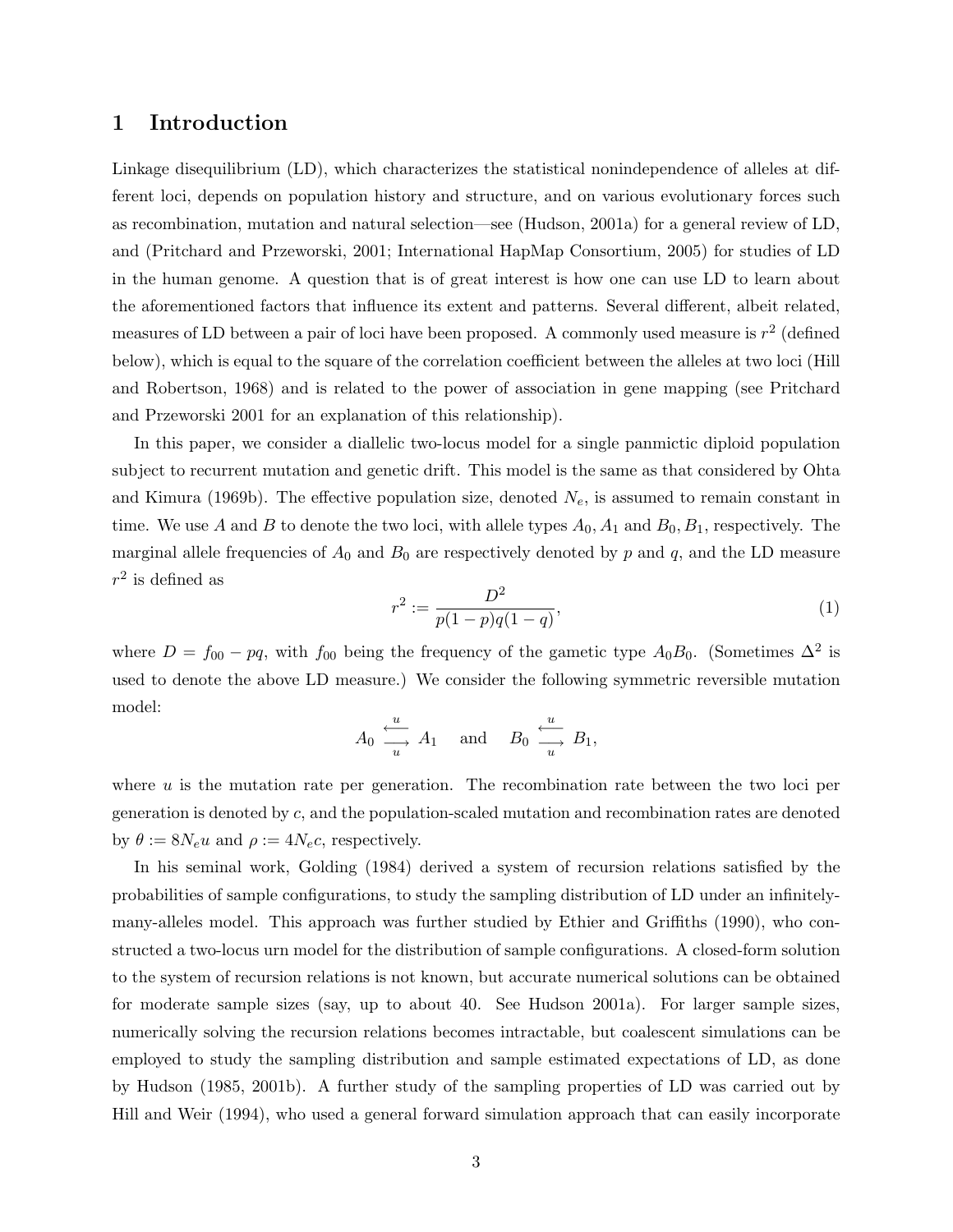biologically important features such as selection. In our work, we do not consider the sampling distribution or other sampling properties of LD, but focus on the *population-wide* expectation of  $r<sup>2</sup>$  at equilibrium. (Roughly, the case we consider corresponds to having a very large sample size.) In what follows,  $p, q$ , and  $D$  denote population quantities.

Computing the population expectation  $\mathbb{E}[r^2]$  of the squared correlation coefficient  $r^2$  is a difficult problem, and no analytic approach has been suggested so far. In contrast, as shown by Hill and Robertson (1968) and by Ohta and Kimura (1969a,b), the ratio  $\mathbb{E}[D^2]/\mathbb{E}[p(1-p)q(1-q)]$  of two expectations — called the standard linkage deviation and often denoted  $\sigma_d^2$  — is much easier to tackle and closed-form formulae can be obtained for various models. Furthermore, under the neutral model,  $\sigma_d^2$  admits a nice genealogical interpretation in terms of covariances in coalescence times (McVean, 2002). The expectation of ratios and the ratio of expectations are, however, of course not the same. Indeed, a previous simulation-based study, in the context of an infinitelymany-alleles model, has shown that  $\sigma_d^2$  may overestimate  $\mathbb{E}[r^2]$  by a substantial amount (Maruyama, 1982), although  $\sigma_d^2$  is a reasonably good approximation of the sample estimated expectation of  $r^2$ conditioned on minor allele frequencies being above 5% (Hudson, 1985). In this paper, we readdress this classic issue and develop an algebraic method of computing the expectation  $\mathbb{E}[r^2]$ .

As in the work of Ohta and Kimura (1969a,b), our method is formulated in the context of the diffusion process approximation, which is continuous in both time and space. Diffusion theory can be used to generate useful linear equations satisfied by certain expectations at stationarity, a state in which the effects of mutation, genetic drift, and recombination are in balance. The general idea behind our approach is to express  $\mathbb{E}[r^2]$  in terms of expectations that can be computed by solving appropriate systems of linear equations arising from diffusion theory.

We have written a  $C$  program, called  $ER2$ , that solves the required systems of linear equations numerically. ER2 is available upon request. For given values of  $\theta$  and  $\rho$ , ER2 can produce numerical estimates of  $\mathbb{E}[r^2]$ . We remark that the accuracy of the estimates depends on the chosen "truncation" level"  $\ell_{\text{max}}$ , described later in the text;  $\ell_{\text{max}} = 700$  gives very accurate answers, with the running time of a few minutes on a laptop. Our study shows that  $\mathbb{E}[r^2]$  and  $\sigma_d^2$  for the assumed model are quite close for large  $\theta$  (say,  $\theta > 4$ ). For small  $\theta$  (say,  $\theta \le 1$ ), however,  $\sigma_d^2$  is larger than  $\mathbb{E}[r^2]$  by a substantial amount, in some cases by tens of times. If no restriction is imposed on segregation at the two loci, estimates from coalescent simulations are much closer to our theoretical computation of  $\mathbb{E}[r^2]$  than they are to  $\sigma_d^2$ . When conditioned on segregation at both loci, however, sample estimated average  $r^2$  increases substantially for small  $\theta$ , thus resembling the behavior of  $\sigma_d^2$ .

Obtaining a general closed-form formula for  $\mathbb{E}[r^2]$  still remains an open problem, but relevant closed-form expressions can be obtained in the limit  $\rho \to \infty$ . Using our approach, we rigorously show that the large  $\rho$  behavior of  $\mathbb{E}[r^2]$  is given by  $1/\rho + O(\rho^{-2})$ . Incidentally, this asymptotic behavior of  $\mathbb{E}[r^2]$  is the same as that of  $\sigma_d^2$  found by Ohta and Kimura (1969a,b).

The organization of this paper is as follows. In Section 2, we describe our method of com-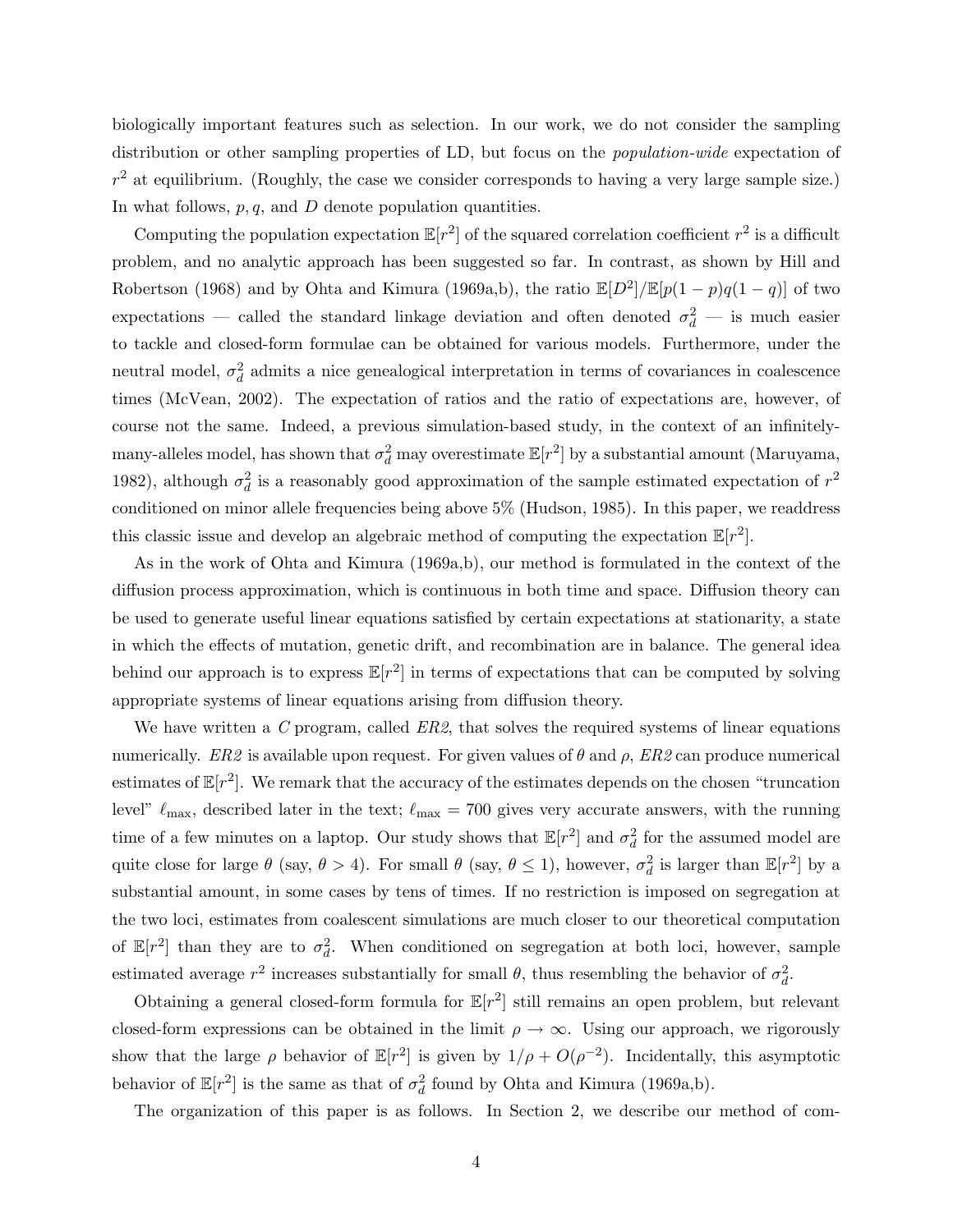puting  $\mathbb{E}[r^2]$  in the context of the diffusion process approximation. In Section 3, we compare our computation of  $\mathbb{E}[r^2]$  with  $\sigma_d^2$  and with results from coalescent simulations. The aforementioned exact asymptotic behavior of  $\mathbb{E}[r^2]$  in the large  $\rho$  limit is discussed in Section 4. In Section 5, we consider a discrete version of the assumed model and show how combinatorial techniques may be employed to compute certain expectations exactly; such computations are useful for studying the accuracy of the diffusion approximation approach. We conclude in Section 6 with an outlook on future direction.

### 2 Diffusion Approximation

As in (Ohta and Kimura, 1969a,b), our approach is based on diffusion approximation. Being continuous in both time and space, diffusion processes possess many nice properties not shared by discrete processes. In particular, associated to a diffusion process is a fundamental differential operator (i.e., the generator) that has a wide range of applications. As Ohta and Kimura (1969b) have shown, diffusion approximation is a powerful technique that can be used to compute certain expectations at stationarity with surprisingly little effort. In this section, we extend the work of Ohta and Kimura (1969b) to compute the expectation of  $r^2$ .

#### 2.1 Diffusion generator

Let  $\mathscr L$  denote the generator of a diffusion process  $\mathbf X_t$  in  $\mathbb R^n$ , with t being the time parameter. Then, for  $f$  a twice continuously differentiable function with compact support, it is well known that

$$
\frac{\partial}{\partial t}\mathbb{E}[f(\boldsymbol{X}_t)] = \mathbb{E}[\mathscr{L}f(\boldsymbol{X}_t)],
$$

where  $E$  denotes the expectation with respect to the probability distribution of the diffusion process. At stationarity (i.e.,  $\frac{\partial}{\partial t} \mathbb{E}[f(\boldsymbol{X}_t)] = 0$ ), we therefore have

$$
\mathbb{E}[\mathscr{L}f(\boldsymbol{X}_t)] = 0,\tag{2}
$$

and this equation leads to useful algebraic relations involving various expectations. Henceforward, we refer to  $(2)$  as the *master equation*. The key idea behind our work is to choose appropriate functions  $f$  in the master equation so that expectations of interest can be computed by solving systems of linear equations.

Following Ohta and Kimura (1969a,b), we consider a diffusion process in a three-dimensional space parametrized by p, q and D (i.e., in the above notation,  $\mathbf{X}_t = (p, q, D)_t$ ). The generator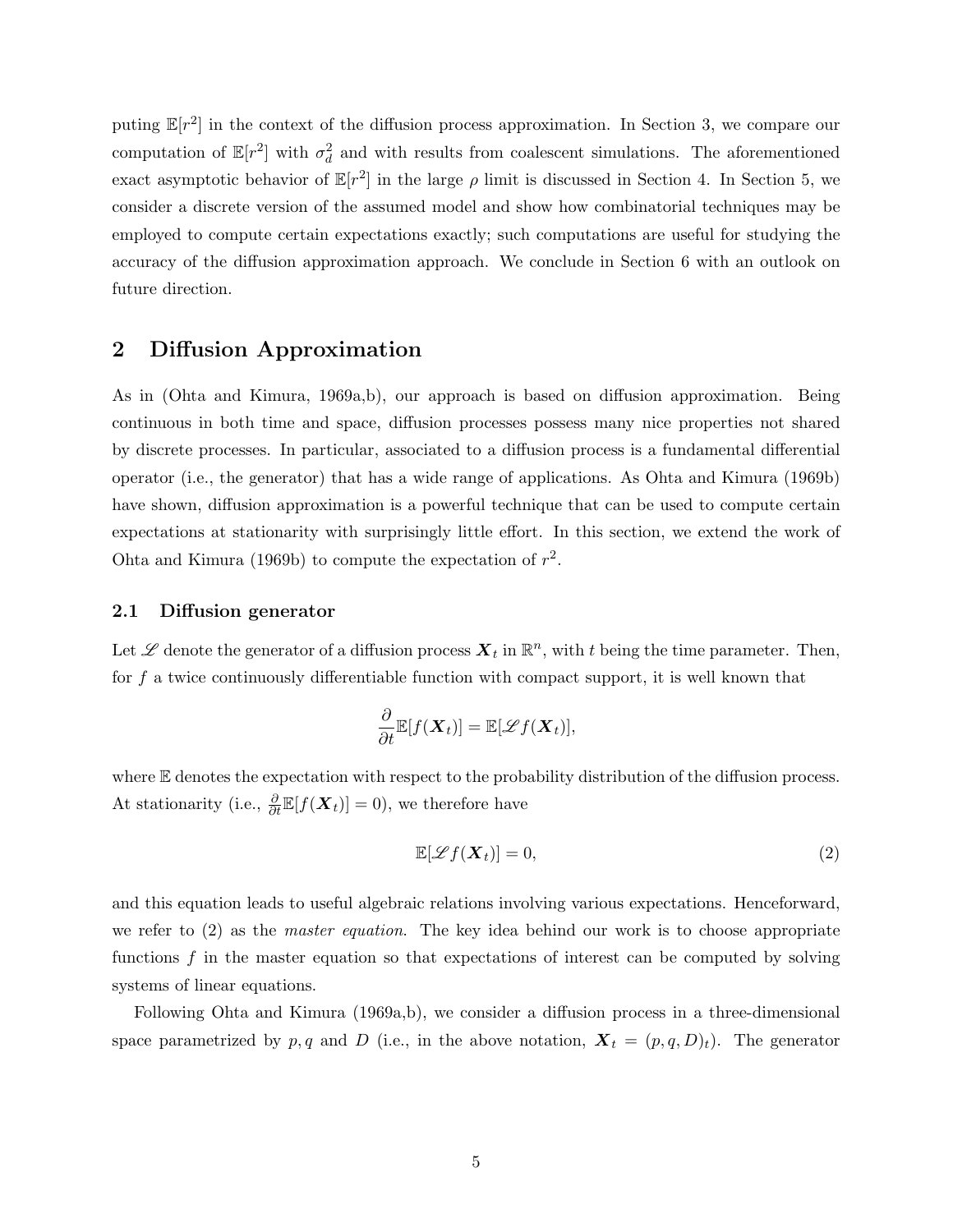corresponding to the two-locus model that we are considering in this paper is

$$
\mathcal{L} = \frac{1}{2}p(1-p)\frac{\partial^2}{\partial p^2} + \frac{1}{2}q(1-q)\frac{\partial^2}{\partial q^2} + \frac{1}{2}[p(1-p)q(1-q) + D(1-2p)(1-2q) - D^2]\frac{\partial^2}{\partial D^2} \n+ D\frac{\partial^2}{\partial p\partial q} + D(1-2p)\frac{\partial^2}{\partial p\partial D} + D(1-2q)\frac{\partial^2}{\partial q\partial D} \n+ \frac{\theta}{4}(1-2p)\frac{\partial}{\partial p} + \frac{\theta}{4}(1-2q)\frac{\partial}{\partial q} - D\left(1+\frac{\rho}{2}+\theta\right)\frac{\partial}{\partial D},
$$
\n(3)

which differs from that of Ohta and Kimura (1969b) by a factor of 2; one unit of time corresponds to  $2N_e$  (rather than  $N_e$ ) generations in our convention.

# 2.2 Reformulation of the problem: Summing over  $\mathbb{E}[D^2 p^m q^n]$

The main difficulty involved in computing the expectation of  $r^2$  comes from the fact  $p(1-p)q(1-q)$ appears in the denominator. The strategy that we adopt in our work is to re-express (1) in terms of quantities whose expectations are easier to compute. First, note that

$$
\frac{1}{p(1-p)q(1-q)} = \left(\frac{1}{p} + \frac{1}{1-p}\right)\left(\frac{1}{q} + \frac{1}{1-q}\right)
$$

.

Then, we can use the convergent series expansion  $1/(1-z) = \sum_{k=0}^{\infty} z^k$ , where  $0 \le z < 1$ , to obtain the following expressions for  $0 < p < 1$ :

$$
\frac{1}{1-p} = \sum_{k=0}^{\infty} p^k \quad \text{and} \quad \frac{1}{p} = \frac{1}{1 - (1-p)} = \sum_{k=0}^{\infty} (1-p)^k.
$$

Similar results hold for  $1/(1-q)$  and  $1/q$ . Further, since  $\mathbb{E}[r^2]$  is bounded, the Lebesgue convergence theorem implies

$$
\mathbb{E}[r^2] = \mathbb{E}\left[\frac{D^2}{p(1-p)q(1-q)}\right] = \sum_{m=0}^{\infty} \sum_{n=0}^{\infty} \left\{\mathbb{E}[D^2p^mq^n] + \mathbb{E}[D^2(1-p)^m(1-q)^n] + \mathbb{E}[D^2(1-p)^mq^n] + \mathbb{E}[D^2p^m(1-q)^n]\right\}.
$$

Finally, since  $\mathbb{E}[D^2 p^m q^n] = \mathbb{E}[D^2 (1-p)^m q^n] = \mathbb{E}[D^2 p^m (1-q)^n] = \mathbb{E}[D^2 (1-p)^m (1-q)^n]$  for the assumed model of mutation,

$$
\mathbb{E}[r^2] = \mathbb{E}\left[\frac{D^2}{p(1-p)q(1-q)}\right] = 4\sum_{m=0}^{\infty} \sum_{n=0}^{\infty} \mathbb{E}[D^2 p^m q^n].
$$
 (4)

We have thus translated the problem of computing  $\mathbb{E}[r^2]$  into a problem of computing an infinite number of expectations of form  $\mathbb{E}[D^2p^mq^n]$ . As we elaborate shortly, this change in perspective is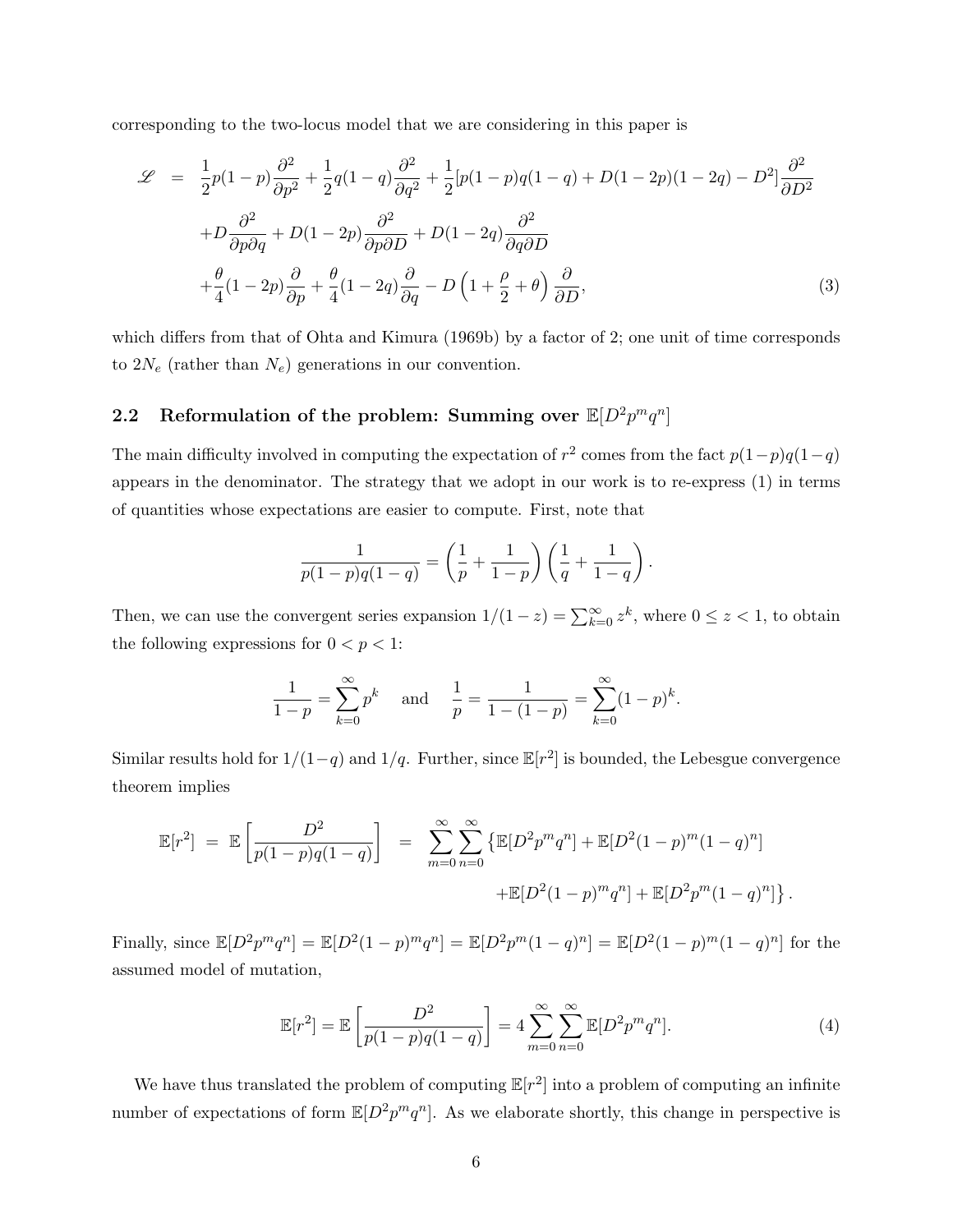useful for two reasons: First,  $\mathbb{E}[D^2p^mq^n]$  can be computed. Second,  $4\sum_{m,n}\mathbb{E}[D^2p^mq^n]$  converges fast as the sum  $m + n$  of exponents increases, thus allowing us to truncate the summation over m and *n* at some appropriate level.

### 2.3 Warm-up exercises

Before we proceed to the computation of  $\mathbb{E}[D^2p^mq^n]$ , we here demonstrate how the diffusion generator technique works by computing some simpler expectations. These expectations are used in our algorithm for computing  $\mathbb{E}[D^2p^mq^n]$ .

The subsequent discussion pertains to the generator  $\mathscr L$  given by (3). From using  $f = p^n$  or  $f = q^n$  in the master equation (2), it immediately follows that the expectations  $\mathbb{E}[p^n]$  and  $\mathbb{E}[q^n]$ satisfy

$$
\mathbb{E}[p^n] = \left(\frac{\frac{\theta}{2} + n - 1}{\theta + n - 1}\right) \mathbb{E}[p^{n-1}] \quad \text{and} \quad \mathbb{E}[q^n] = \left(\frac{\frac{\theta}{2} + n - 1}{\theta + n - 1}\right) \mathbb{E}[q^{n-1}]. \tag{5}
$$

Since  $\mathbb{E}[1] = 1$ , we can solve these recursions to obtain

$$
\mathbb{E}[p^n] = \mathbb{E}[q^n] = \frac{\left(\frac{\theta}{2}\right)^{[n]}}{(\theta)^{[n]}},\tag{6}
$$

where  $(z)^{[k]}$  denotes the *rising factorial*, defined as

$$
(z)^{[k]} := z(z+1)\cdots(z+k-1). \tag{7}
$$

Using  $f = D$  in the master equation (2) implies  $\mathbb{E}[D] = 0$ , while using  $f = Dp^n$ , for  $n \ge 1$ , yields the relation  $2[2 + \rho + 2\theta + n(3 + n + \theta)] \mathbb{E}[Dp^n] = n(2 + 2n + \theta) \mathbb{E}[Dp^{n-1}]$ . A similar relation holds for  $\mathbb{E}[Dq^n]$  and  $\mathbb{E}[Dq^{n-1}]$ . Hence, it follows from induction that

$$
\mathbb{E}[Dp^n] = \mathbb{E}[Dq^n] = 0 \text{ for all } n \ge 0. \tag{8}
$$

If  $f = pq$  is used, we obtain  $\theta \mathbb{E}[pq] = \mathbb{E}[D] + \frac{\theta}{4} (\mathbb{E}[q] + \mathbb{E}[p])$ . Since  $\mathbb{E}[D] = 0$  and  $\mathbb{E}[p] = \mathbb{E}[q] =$ 1/2, we conclude that

$$
\mathbb{E}[pq] = \frac{1}{4}.\tag{9}
$$

Lastly, using  $f = p^2q$  yields  $2(2+3\theta)\mathbb{E}[p^2q] = 8\mathbb{E}[Dp] + \theta \mathbb{E}[p^2] + 2(2+\theta)\mathbb{E}[pq]$ , whereas using  $f = pq^2$  yields  $2(2+3\theta)\mathbb{E}[pq^2] = 8\mathbb{E}[Dq] + \theta \mathbb{E}[q^2] + 2(2+\theta)\mathbb{E}[pq]$ . Since  $\mathbb{E}[Dp] = 0$ ,  $\mathbb{E}[p^2] = \frac{\frac{\theta}{\theta}(\frac{\theta}{2}+1)}{\theta(\theta+1)}$ , and  $\mathbb{E}[pq] = \frac{1}{4}$ , we conclude

$$
\mathbb{E}[p^2q] = \mathbb{E}[pq^2] = \frac{1}{4} \left( \frac{\frac{\theta}{2} + 1}{\theta + 1} \right). \tag{10}
$$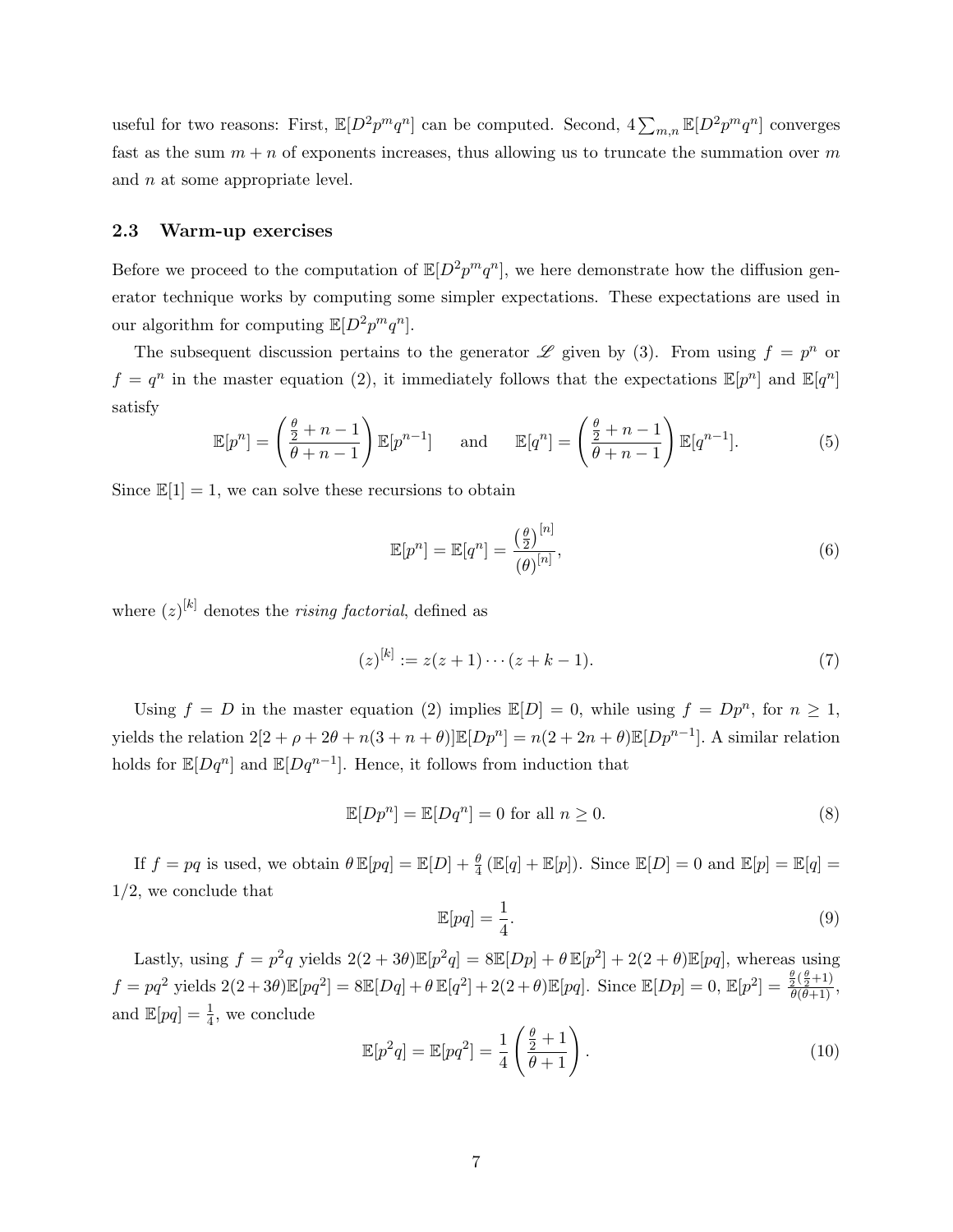

Figure 1: Pairs  $(m, n)$  corresponding to  $m \geq n$ , where m and n are exponents of p and q, respectively, in  $\mathbb{E}[D^2p^mq^n]$ . A constant level  $\ell = m + n$  is indicated by a dashed line. Within each fixed level, open arrows indicate the order in which our algorithm is carried out.

# 2.4 Computing  $\mathbb{E}[D^2 p^m q^n]$  via solving systems of coupled linear equations

All expectations considered in the previous section were quite straightforward to compute; by using a single appropriate function  $f$  in the master equation (2), we obtained a linear equation containing the expectation that we wished to compute and other expectations that had already been computed. Computing  $\mathbb{E}[D^2p^mq^n]$  is more complicated, however, because the recursion relations now involve higher powers of D. We here present an algorithm for computing  $\mathbb{E}[D^2 p^m q^n]$  systematically. It involves solving systems of coupled linear equations in a particular order.

First, note that by symmetry of the problem, p and q are exchangeable, i.e.,  $\mathbb{E}[D^k p^i q^j] =$  $\mathbb{E}[D^k p^j q^i]$ , for all  $i, j, k \geq 0$ . Without loss of generality, we may therefore assume that  $m \geq n$  in  $\mathbb{E}[D^2p^mq^n]$ . By a level we mean the sum  $\ell = m+n$  of the exponents of p and q in  $\mathbb{E}[D^2p^mq^n]$ . This definition is depicted in Figure 1, where the pairs  $(m, n)$  corresponding to  $m \geq n$  are indicated by closed circles. Our algorithm starts from level 0 and progresses upwards in level. As illustrated in Figure 1, within each fixed level  $\ell$ , we start from  $n = 0$  and end at  $n = \ell/2$  if  $\ell$  is even or at  $n = (\ell-1)/2$  if  $\ell$  is odd. For each pair  $(m, n)$ , where  $m \ge n$ , we generate a system of  $n + 3$  coupled linear equations by using  $f = D^k p^{m+2-k} q^{n+2-k}$  in the master equation (2) for  $k = 0, \ldots, n+2$ . If computations are carried out in the particular order described above, the only unknown quantities in the system of coupled linear equations thus generated will be the following  $n + 3$  expectations:

$$
\mathbb{E}[p^{m+2}q^{n+2}], \ \mathbb{E}[Dp^{m+1}q^{n+1}], \ \mathbb{E}[D^2p^mq^n], \ \ldots, \ \mathbb{E}[D^{2+n-1}p^{m-n+1}q], \ \mathbb{E}[D^{2+n}p^{m-n}]. \tag{11}
$$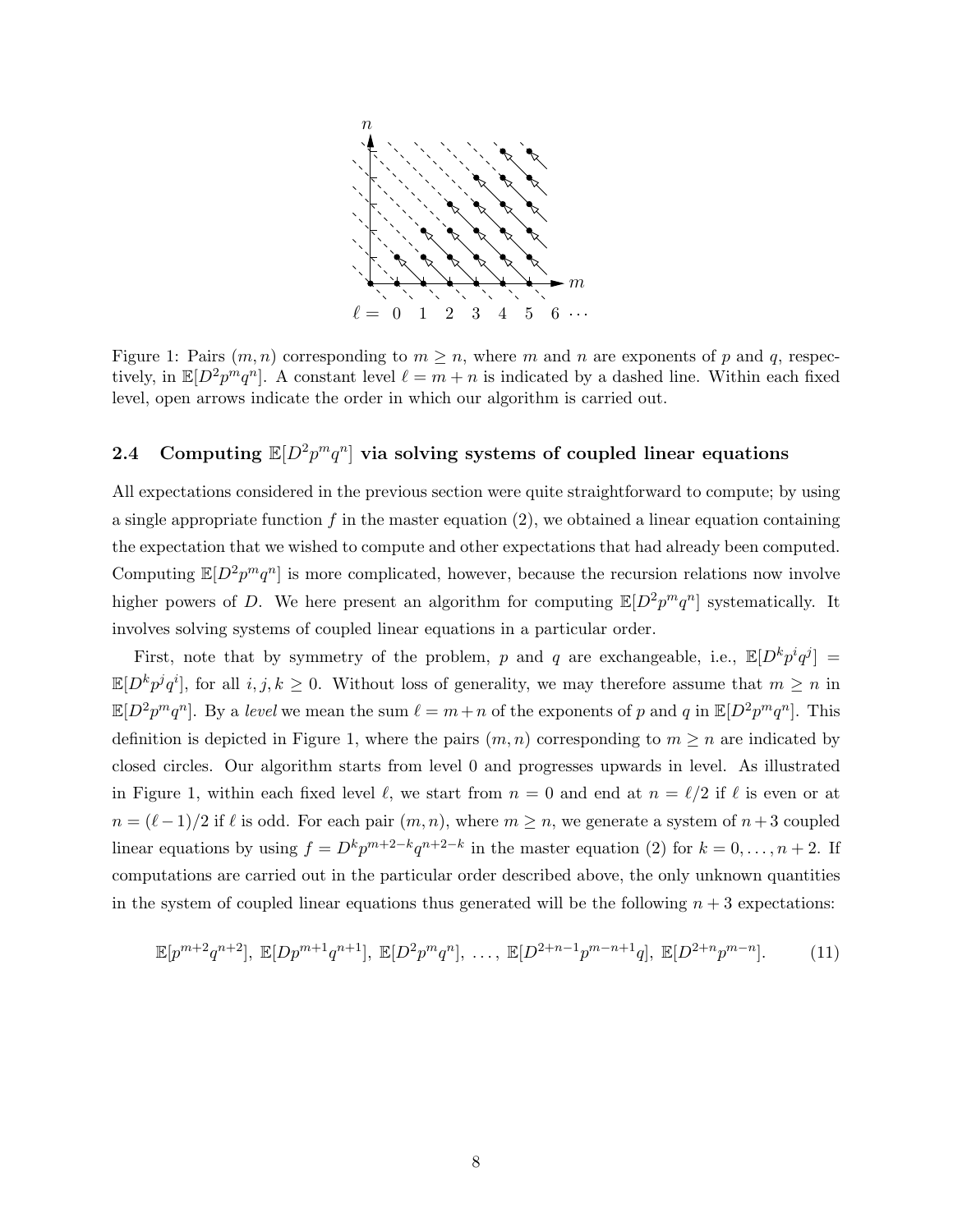for  $\ell = 0, \ldots, \ell_{\text{max}}$  do if  $(\ell \text{ is even})$  then set  $n_{\text{max}} = \ell/2$ else set  $n_{\text{max}} = (\ell - 1)/2$ end if for  $n = 0, \ldots, n_{\text{max}}$  do set  $m = \ell - n$ . Then, set up a system of  $n+3$  coupled linear equations using  $f = D^k p^{m+2-k} q^{n+2-k}$ in the master equation (2) for  $0 \le k \le n+2$ , and then solve for the  $n+3$  expectations  $\mathbb{E}[D^k p^{m+2-k} q^{n+2-k}], 0 \le k \le n+2$ if  $(n \neq m)$  then for  $0 \leq k \leq n+2$  do set  $\mathbb{E}[D^k p^{n+2-k} q^{m+2-k}] = \mathbb{E}[D^k p^{m+2-k} q^{n+2-k}]$ end for end if end for end for

Figure 2: Algorithm for computing  $\mathbb{E}[D^2 p^m q^n]$  up to some given truncation level  $\ell_{\text{max}}$ .

More precisely, if  $f = D^k p^i q^j$  is used in the master equation (2), then in general we obtain

$$
[k^{2} + i(i - 1 + \theta) + j(j - 1 + \theta) + k(1 + 4i + 4j + \rho + 2\theta)] \mathbb{E}[D^{k}p^{i}q^{j}] = 2ij \mathbb{E}[D^{k+1}p^{i-1}q^{j-1}]
$$
  
+ 
$$
\frac{1}{2}(2j^{2} + j\theta + 4kj - 2j) \mathbb{E}[D^{k}p^{i}q^{j-1}] + \frac{1}{2}(2i^{2} + i\theta + 4ki - 2i) \mathbb{E}[D^{k}p^{i-1}q^{j}]
$$
  
+ 
$$
k(k - 1) \left(4 \mathbb{E}[D^{k-1}p^{i+1}q^{j+1}] + \mathbb{E}[D^{k-1}p^{i}q^{j}] - 2 \mathbb{E}[D^{k-1}p^{i}q^{j+1}] - 2 \mathbb{E}[D^{k-1}p^{i+1}q^{j}] \right)
$$
  
+ 
$$
k(k - 1) \left( \mathbb{E}[D^{k-2}p^{i+2}q^{j+2}] + \mathbb{E}[D^{k-2}p^{i+1}q^{j+1}] - \mathbb{E}[D^{k-2}p^{i+2}q^{j+1}] - \mathbb{E}[D^{k-2}p^{i+1}q^{j+2}] \right)
$$

,

where  $\mathbb{E}[D^k p^i q^j], \mathbb{E}[D^{k+1} p^{i-1} q^{j-1}], \mathbb{E}[D^{k-1} p^{i+1} q^{j+1}], \mathbb{E}[D^{k-2} p^{i+2} q^{j+2}]$  are unknown quantities. We remark that the expectations shown in  $(6)$ ,  $(9)$ , and  $(10)$  also appear in some equations and that they are treated as known quantities. Once we solve for the  $n + 3$  expectations shown in (11), we move on to the next pair  $(m', n')$  in order. A summary of the above algorithm is shown in Figure 2.

#### 2.5 Level truncation and convergence

In (4), m and n both range from 0 to  $\infty$ . If we knew a closed-form formula for  $\mathbb{E}[D^2p^mq^n]$ , then it might be possible to obtain a closed-form formula for  $\mathbb{E}[r^2]$  by summing over m and n explicitly. However, it seems quite difficult to obtain a closed-form formula for  $\mathbb{E}[D^2p^mq^n]$ , and therefore we have adopted a numerical approach.

We have made two independent implementations of the algorithm described in Section 2.4: one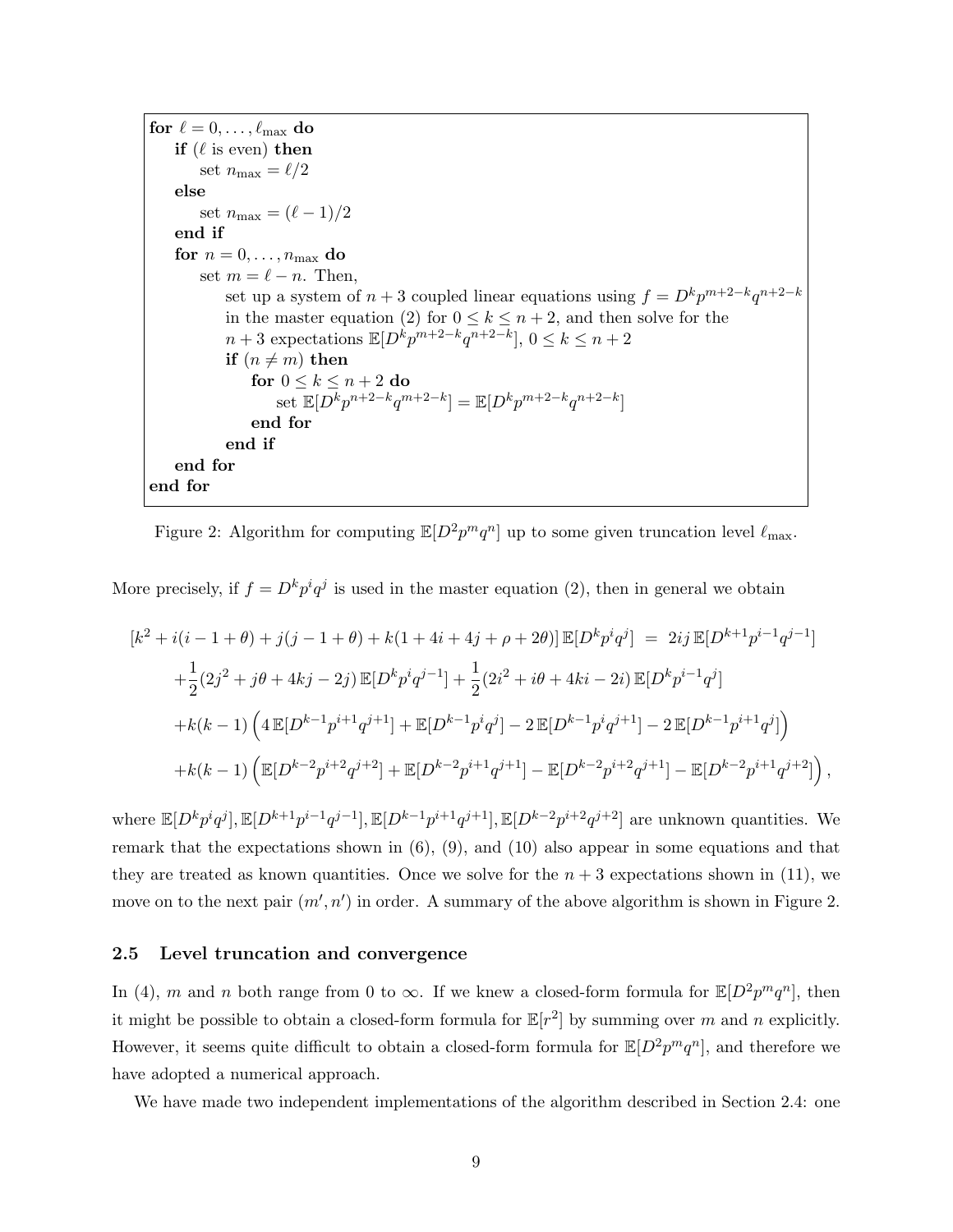in C and the other in Mathematica. Both programs are available upon request. The Mathematica program can compute  $\mathbb{E}[D^2 p^m q^n]$  symbolically for given m and n, and can generate formulae in terms of  $\theta$  and  $\rho$ . The C program is called ER2, and for given numerical values of  $\theta$ ,  $\rho$ , and  $\ell_{\text{max}}$ , it computes the following level-truncated estimate of  $\mathbb{E}[r^2]$ :

$$
\mathbb{E}[r^2]_{\ell_{\max}} := \sum_{\ell=0}^{\ell_{\max}} a_\ell, \quad \text{where} \quad a_\ell := \sum_{\substack{m, n \ge 0, \\ m + n = \ell}} 4 \mathbb{E}[D^2 p^m q^n]. \tag{12}
$$

Since  $\mathbb{E}[r^2]$  is bounded and the sequence  $\{\mathbb{E}[r^2]_{\ell_{\max}}\}_{\ell_{\max}=0}^{\infty}$  of partial sums is a monotonically increasing sequence,  $\{\mathbb{E}[r^2]_{\ell_{\max}}\}_{\ell_{\max}=0}^{\infty}$  is a convergent sequence. Although an analytic expression for the rate of convergence is difficult to obtain, we have empirically observed that the sequence converges quite fast. Shown in Figure 3a and Figure 3b are plots of  $\mathbb{E}[r^2]_{\ell_{\max}}$  as a function of  $\ell_{\max}$ for  $\rho = 1$  and  $\rho = 10$ , respectively. For given  $\theta$  and  $\rho$ , ER2 took a few minutes on a laptop to compute  $\mathbb{E}[r^2]_{\ell_{\max}}$  up to  $\ell_{\max} = 700$ . The rate of convergence of  $\mathbb{E}[r^2]_{\ell_{\max}}$  seems to depend on  $\theta$ and  $\rho$ ;  $\mathbb{E}[r^2]_{\ell_{\max}}$  converges faster for smaller  $\rho$  and larger  $\theta$ .

#### 2.6 Simplification: even from odd or odd from even

The amount of computation involved in our algorithm can be reduced considerably using

$$
\mathbb{E}[D^{\ell} p^m q^n] = (-1)^{\ell} \mathbb{E}[D^{\ell} p^m (1-q)^n] = (-1)^{\ell} \mathbb{E}[D^{\ell} (1-p)^m q^n],
$$

which is valid under the assumed model of mutation. This simple observation implies the following set of relations:

$$
[1 - (-1)^n] \mathbb{E}[D^{2k}p^mq^n] = \sum_{j=0}^{n-1} \binom{n}{j} (-1)^j \mathbb{E}[D^{2k}p^mq^j], \tag{13}
$$

$$
[1 - (-1)^m] \mathbb{E}[D^{2k}p^m q^n] = \sum_{j=0}^{m-1} {m \choose j} (-1)^j \mathbb{E}[D^{2k}p^j q^n], \qquad (14)
$$

$$
[1 + (-1)^n] \mathbb{E}[D^{2k+1}p^m q^n] = -\sum_{j=0}^{n-1} \binom{n}{j} (-1)^j \mathbb{E}[D^{2k+1}p^m q^j], \tag{15}
$$

$$
[1 + (-1)^m] \mathbb{E}[D^{2k+1}p^mq^n] = -\sum_{j=0}^{m-1} \binom{m}{j} (-1)^j \mathbb{E}[D^{2k+1}p^jq^n]. \tag{16}
$$

Relations (13) and (14) allow us to express  $\mathbb{E}[D^{2k}p^mq^n]$  for odd m or odd n purely in terms of  $\mathbb{E}[D^{2k}p^i q^j]$ , where  $i \leq m$  and  $j \leq n$  are both even. In a similar vein, relations (15) and (16) allow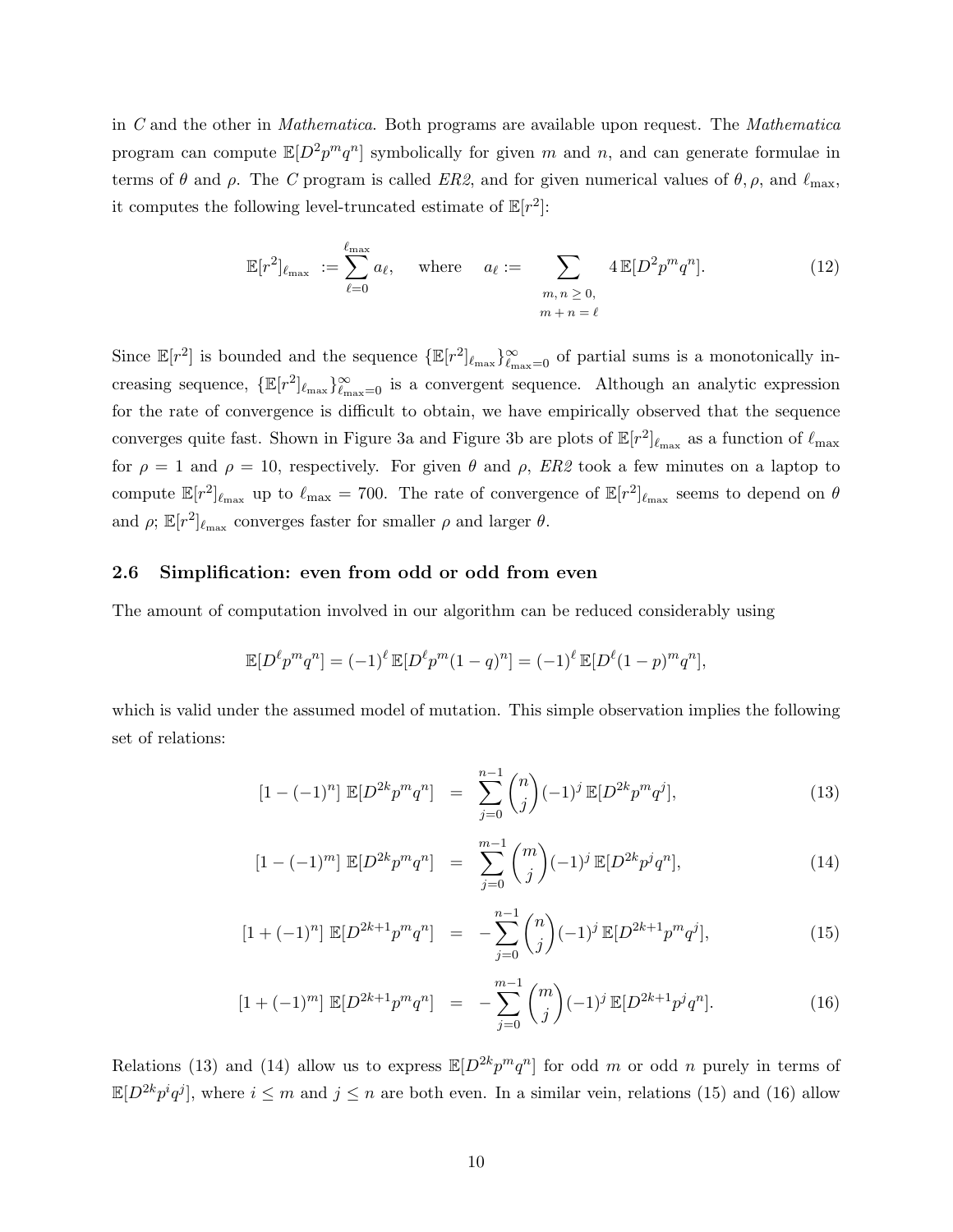

Figure 3: Plots of level truncated estimate  $\mathbb{E}[r^2]_{\ell_{\text{max}}}$ , defined in (12), for various values of  $\theta$  and  $\rho$ . (a) Plots for  $\rho = 1$ . (b) Plots for  $\rho = 10$ . For a given pair of  $\theta$  and  $\rho$ , our software ER2 took a few minutes on a laptop to compute  $\mathbb{E}[r^2]_{\ell_{\max}}$  up to  $\ell_{\max} = 700$ . As these plots show, the sequence  $\{\mathbb{E}[r^2]_{\ell_{\text{max}}}\}_{\ell_{\text{max}}=0}^{\infty}$  of partial sums converges fast in general. The precise rate of convergence of depends on  $\theta$  and  $\rho$ .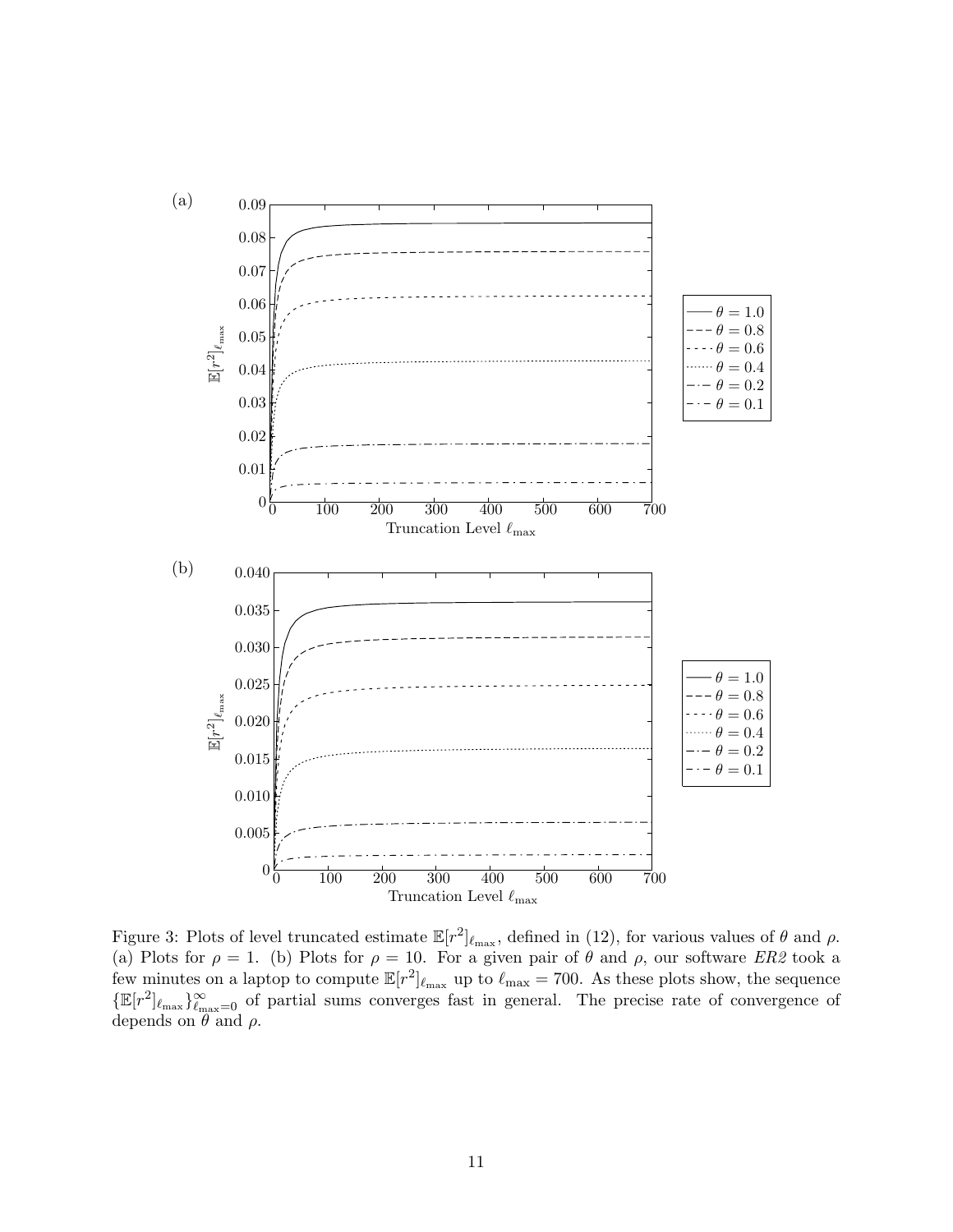us to express  $\mathbb{E}[D^{2k+1}p^mq^n]$  for even m or even n purely in terms of  $\mathbb{E}[D^{2k+1}p^iq^j]$ , where  $i \leq m$ and  $j \leq n$  are both odd. Relations (13)–(16), together with the aforementioned observation that  $\mathbb{E}[D^{\ell}p^{m}q^{n}] = \mathbb{E}[D^{\ell}p^{n}q^{m}]$ , significantly reduce the number of expectations that need to be computed explicitly. For example, it is straightforward to show that

$$
\mathbb{E}[D^{2k}p^4q^3] = \mathbb{E}[D^{2k}p^3q^4] = \frac{1}{4}\left(6\,\mathbb{E}[D^{2k}p^4q^2] - \mathbb{E}[D^{2k}p^4]\right),
$$
  
\n
$$
\mathbb{E}[D^{2k}p^3q^3] = \frac{1}{16}\left(\mathbb{E}[D^{2k}] - 12\,\mathbb{E}[D^{2k}p^2] + 36\,\mathbb{E}[D^{2k}p^2q^2]\right),
$$
  
\n
$$
\mathbb{E}[D^{2k+1}p^4q^4] = 4\,\mathbb{E}[D^{2k+1}p^3q^3] - 4\,\mathbb{E}[D^{2k+1}p^3q^1] + \mathbb{E}[D^{2k+1}pq],
$$
  
\n
$$
\mathbb{E}[D^{2k+1}p^r] = \mathbb{E}[D^{2k+1}q^r] = 0, \text{ for all } r \ge 0.
$$

Furthermore,  $\mathbb{E}[r^2]_{\ell_{\max}}$  in (12) can be written purely in terms of  $\mathbb{E}[D^2p^mq^n]$  in which both m and n are even, thus leading to a more efficient method of computing  $\mathbb{E}[r^2]_{\ell_{\max}}$ .

#### 3 Comparison of  $\mathbb{E}[r^2]$  with  $\sigma_d^2$  $_d^2$  and coalescent simulations

In this section, we compare our computation of the expectation  $\mathbb{E}[r^2]$  with averages of  $r^2$  from coalescent simulations and also with the quantity

$$
\sigma_d^2 = \frac{\mathbb{E}[D^2]}{\mathbb{E}[p(1-p)q(1-q)]} = \frac{10 + \rho + 4\theta}{22 + 13\rho + \rho^2 + 6\theta\rho + 32\theta + 8\theta^2},\tag{17}
$$

obtained by Ohta and Kimura (1969b) under the same model as in the present paper. Previous simulation-based study, in the context of an infinitely-many-alleles model, has shown that  $\sigma_d^2$  can be substantially larger than  $\mathbb{E}[r^2]$  (Maruyama, 1982). Hudson (1985) has shown, however, that  $\sigma_d^2$  is a reasonably good approximation of the sample estimated expectation of  $r^2$  that is conditioned on minor allele frequencies being above 5%. The discussion below pertains to our assumed recurrent mutation model, taking all frequencies into account.

Shown in Figure 4 is a plot of  $\mathbb{E}[r^2]$  computed using our method, with  $\ell_{\text{max}} = 700$  as truncation level. A plot of  $\sigma_d^2$  is shown in Figure 5a. As Figure 5b shows,  $\mathbb{E}[r^2]$  and  $\sigma_d^2$  can be considerably different for certain parameter values. The figure shows that  $\mathbb{E}[r^2]$  and  $\sigma_d^2$  agree well for  $\theta > 4$ . However, for small  $\theta$  (say  $\theta \le 1$ , which corresponds to a typical biologically interesting range),  $\sigma_d^2$  can be larger than  $\mathbb{E}[r^2]$  by a substantial amount (sometimes by tens of times), as in the aforementioned case of an infinitely-many-alleles model (Maruyama, 1982; Hudson, 1985). Numerical values of  $\mathbb{E}[r^2]$ and  $\sigma_d^2$  are shown in Table 1a and Table 1b, respectively. For  $\theta \le 1$ ,  $\mathbb{E}[r^2]$  decreases as  $\theta$  decreases, attaining negligibly small values for very small  $\theta$ . In contrast,  $\sigma_d^2$  can be very large even for very small  $\theta$ . Note that  $\sigma_d^2$  is a monotonically decreasing function of both  $\theta$  and  $\rho$ . However, our computation indicates that, although  $\mathbb{E}[r^2]$  is a monotonically decreasing function of  $\rho$ , it is not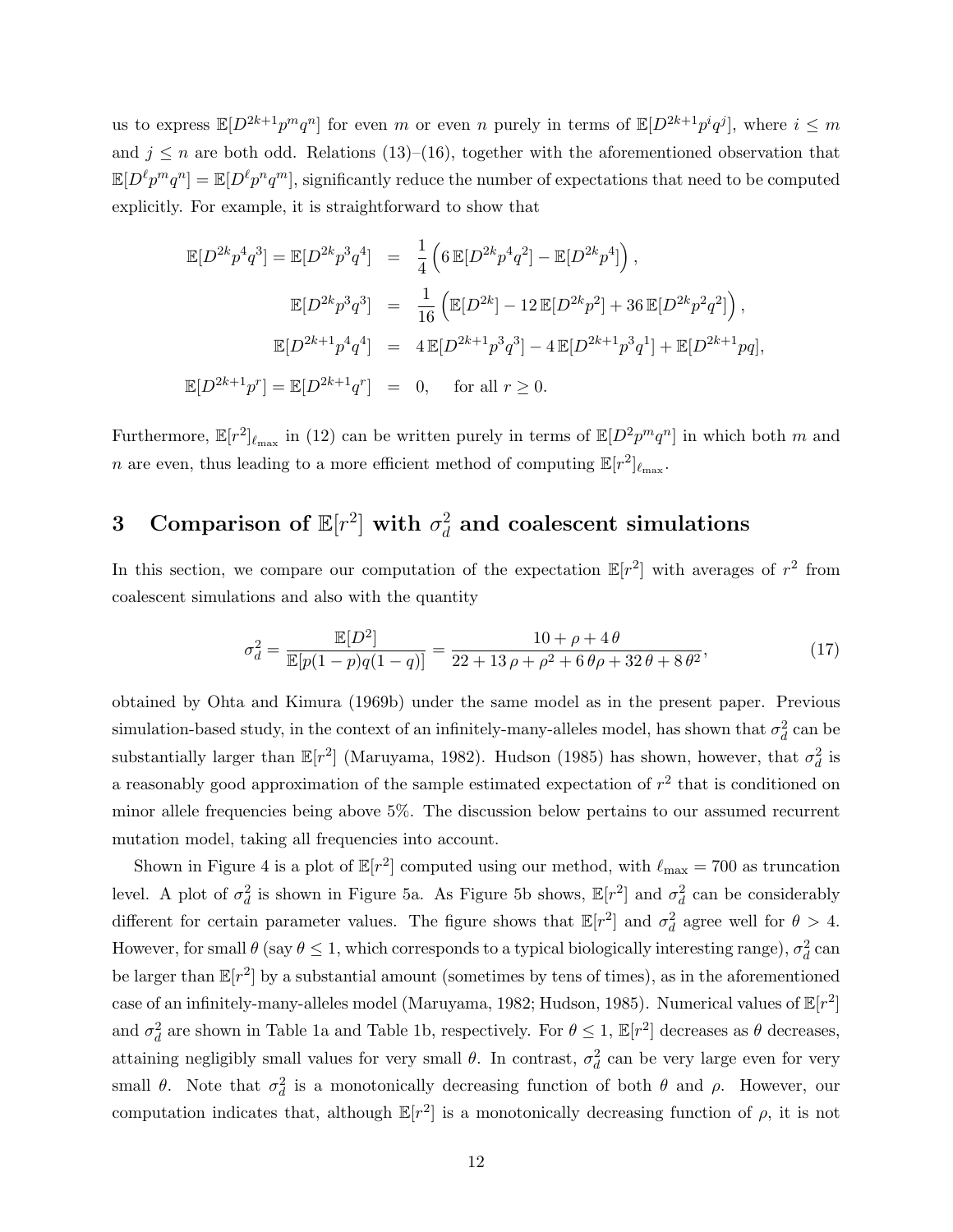

Figure 4: A plot of  $\mathbb{E}[r^2]$  computed using our method, truncated at level  $\ell_{\max} = 700$ . Parameters θ and ρ denote the population-scaled mutation and recombination rates, respectively.



Figure 5: Comparison of  $\sigma_d^2$  and our computation of  $\mathbb{E}[r^2]$ . (a) A plot of  $\sigma_d^2$ . (b) Superimposed plots of  $\sigma_d^2$  and  $\mathbb{E}[r^2]$ , the latter (in dotted lines) being the same as that shown in Figure 4. Note that  $\mathbb{E}[r^2]$  and  $\sigma_d^2$  exhibit very different behavior for certain parameter ranges. In particular, for  $\theta < 1, \sigma_d^2$  is larger than  $\mathbb{E}[r^2]$  by a substantial amount.

a monotonically decreasing function of  $\theta$ . For example,  $\mathbb{E}[r^2]$  peaks at  $\theta \approx 1.5$  for  $\rho = 0$  and at  $\theta \approx 2.8$  for  $\rho = 20$ .

We also carried out coalescent simulations to estimate average  $r^2$ . We used Treevolve (available from http://evolve.zoo.ox.ac.uk/software.html?id=treevolve, Grassly et al. 1999) with a constant population size of  $10^4$ , and performed at least 10,000 simulations for each pair of  $\rho$  and  $\theta$  considered. In every simulation, we generated 200 sequences each with exactly 2 sites. Mutation parameters were chosen to simulate a symmetric recurrent mutation model with two possible alleles per site. Table 1c shows a summary of average  $r^2$  when no restriction is imposed on segregation. For  $\theta \leq 2$ ,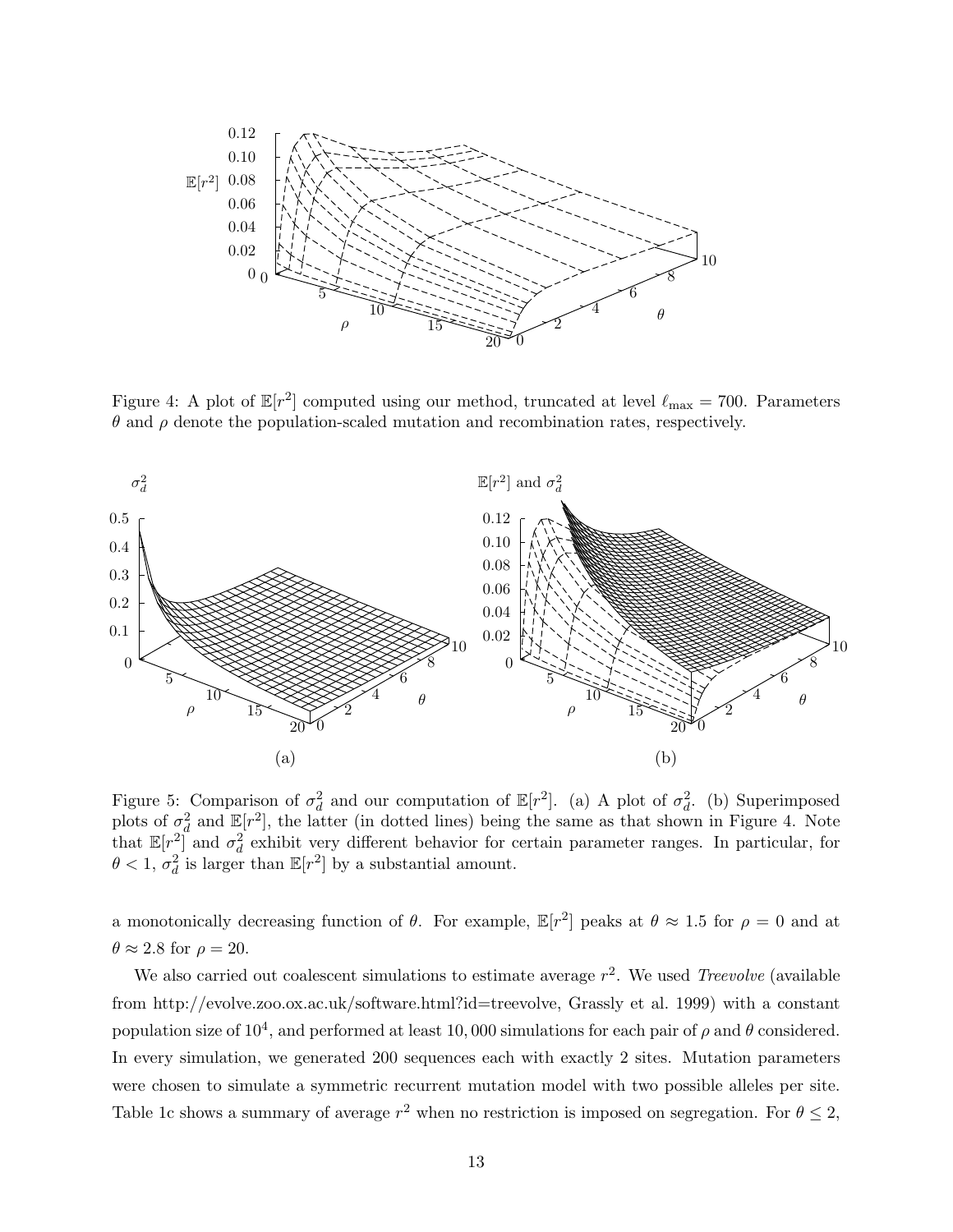they are much closer to our theoretical computation of  $\mathbb{E}[r^2]$  (see Table 1a) than they are to  $\sigma_d^2$ (see Table 1b). As shown in Table 1d, however, when conditioned on segregation at both sites, sample estimated average  $r^2$  increases substantially for small  $\theta$ , resembling the behavior of  $\sigma_d^2$ . As Hudson (1985) noted, conditioning on minor allele frequencies being above 5% will make the sample estimated average of  $r^2$  become even closer to  $\sigma_d^2$ . For large  $\theta$  (say,  $\theta \ge 4$ ), note that average  $r^2$ estimated from simulations tends to be slightly smaller than  $\mathbb{E}[r^2]$  for  $\rho < 5$ , while being slightly larger than  $\mathbb{E}[r^2]$  for large  $\rho$  (say,  $\rho > 10$ ).

### 4 Asymptotic behavior: Large  $\rho$  limit

Although a general closed-form formula for  $\mathbb{E}[r^2]$  is difficult to obtain, it is possible to use our method to find relevant closed-form expressions in the limit  $\rho \to \infty$ . It is easy to see from (17) that the asymptotic behavior of  $\sigma_d^2$  is given by

$$
\sigma_d^2 = \frac{1}{\rho} + O(\rho^{-2})
$$

(Ohta and Kimura, 1969b). In this section, we use our method to show rigorously that the leading term of  $\mathbb{E}[r^2]$  in the limit  $\rho \to \infty$  also goes like  $1/\rho$ , without any dependence on  $\theta$ ; i.e.,

$$
\mathbb{E}[r^2] = \frac{1}{\rho} + O(\rho^{-2}).
$$

# 4.1 Asymptotic behavior of  $\mathbb{E}[D^2 p^m q^n]$

In our formulation (c.f., (4)), recall that computing  $\mathbb{E}[r^2]$  amounts to computing  $\mathbb{E}[D^2p^mq^n]$ , for  $m, n \geq 0$ . No closed-form formula for  $\mathbb{E}[D^2 p^m q^n]$  is known for arbitrary parameter values, and therefore we have constructed an algorithm that can be used to compute  $\mathbb{E}[D^2p^mq^n]$  up to some chosen level  $\ell_{\text{max}} = m + n$ . In the limit  $\rho \to \infty$ , however, it turns out that we can obtain a closed-form formula for the leading term in the asymptotic expansion of  $\mathbb{E}[D^2p^mq^n]$ . This analysis goes as follows: To find the asymptotic behavior

$$
\mathbb{E}[D^2 p^m q^n] = \frac{C(\theta)}{\rho} + O(\rho^{-2}),
$$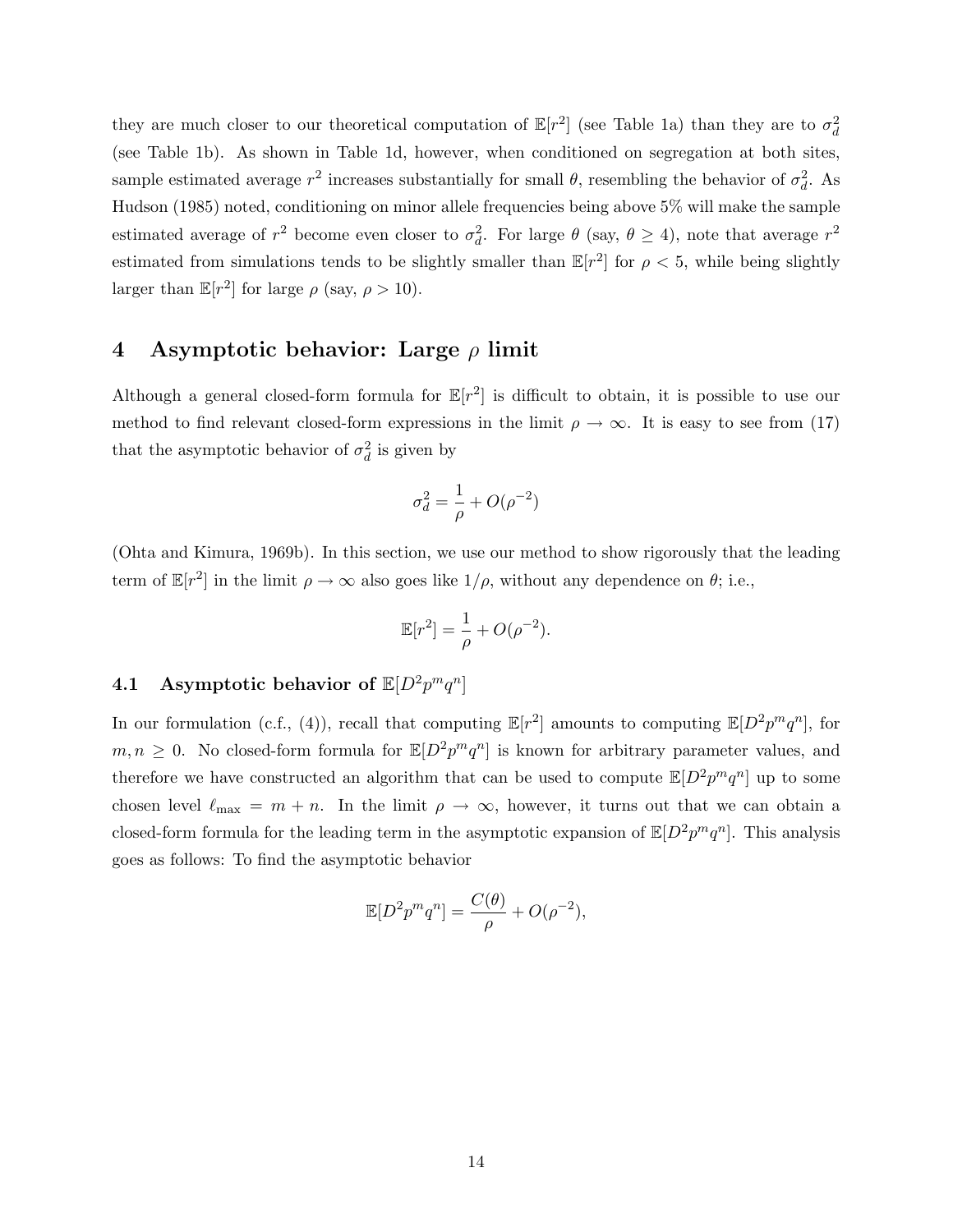Table 1: Numerical comparison of  $\mathbb{E}[r^2]$ ,  $\sigma_d^2$ , and average  $r^2$  from coalescent simulations. (a) Our computation of  $\mathbb{E}[r^2]$  using  $\ell_{\text{max}} = 700$ . (b)  $\sigma_d^2$ . (c) Average  $r^2$  from coalescent simulations, with no restriction on segregation. (d) Average  $r^2$  from coalescent simulations, conditioned on segregation at both sites. In coalescent simulations, we used  $N_e = 10^4$  and generated 200 sequences each with exactly 2 sites. For each pair of  $\rho$  and  $\theta$ , at least 10,000 simulated data sets were used to compute the average  $r^2$ . For  $\theta \geq 4$ , almost all simulated data sets had segregation at both sites, thus explaining why (c) and (d) are the same for  $\theta \geq 4$ .

| (a) |          |           |           |         |         |           |                     |         |         |         |                |             |
|-----|----------|-----------|-----------|---------|---------|-----------|---------------------|---------|---------|---------|----------------|-------------|
|     |          |           |           |         |         |           | $\theta$            |         |         |         |                |             |
|     | $\rho$   | $0.1\,$   | $\rm 0.2$ | $0.4\,$ | $0.6\,$ | $0.8\,$   | 1.0                 | $2.0\,$ | 4.0     | $6.0\,$ | 8.0            | 10.0        |
|     | 0.0      | 0.008     | 0.024     | 0.056   | 0.079   | 0.094     | 0.103               | 0.106   | 0.081   | 0.063   | 0.051          | 0.042       |
|     | 1.0      | 0.006     | 0.018     | 0.043   | 0.062   | 0.076     | 0.085               | 0.093   | 0.075   | 0.059   | 0.048          | 0.041       |
|     | 2.0      | 0.005     | 0.014     | 0.035   | 0.052   | 0.064     | 0.072               | 0.083   | 0.069   | 0.056   | 0.046          | 0.039       |
|     | $5.0\,$  | 0.003     | 0.009     | 0.024   | 0.036   | 0.045     | 0.052               | 0.063   | 0.056   | 0.047   | 0.040          | 0.035       |
|     | 10.0     | 0.002     | 0.006     | 0.016   | 0.025   | 0.031     | 0.036               | 0.045   | 0.043   | 0.038   | 0.033          | 0.030       |
|     | 20.0     | 0.001     | 0.004     | 0.011   | 0.016   | 0.020     | 0.023               | 0.030   | 0.030   | 0.027   | 0.025          | 0.023       |
|     |          |           |           |         |         |           |                     |         |         |         |                |             |
| (b) |          |           |           |         |         |           |                     |         |         |         |                |             |
|     |          |           |           |         |         |           | $\theta$            |         |         |         |                |             |
|     | $\rho$   | 0.1       | 0.2       | 0.4     | 0.6     | $0.8\,$   | 1.0                 | $2.0\,$ | 4.0     | $6.0\,$ | 8.0            | $10.0$      |
|     | 0.0      | 0.411     | 0.376     | 0.322   | 0.281   | 0.250     | 0.226               | 0.153   | 0.094   | 0.068   | 0.053          | 0.044       |
|     | $1.0\,$  | 0.286     | 0.269     | 0.240   | 0.217   | 0.199     | 0.183               | 0.132   | 0.085   | 0.063   | 0.050          | 0.042       |
|     | 2.0      | 0.220     | 0.209     | 0.192   | 0.177   | 0.165     | 0.154               | 0.116   | 0.079   | 0.060   | 0.048          | 0.040       |
|     | 5.0      | 0.130     | 0.127     | 0.120   | 0.114   | 0.109     | 0.104               | 0.086   | 0.064   | 0.051   | 0.042          | 0.036       |
|     | 10.0     | 0.078     | 0.077     | 0.074   | 0.072   | 0.070     | 0.068               | 0.060   | 0.048   | 0.040   | 0.035<br>0.026 | 0.030       |
|     | $20.0\,$ | 0.044     | 0.043     | 0.042   | 0.042   | 0.041     | 0.040               | 0.037   | 0.032   | 0.029   |                | 0.023       |
|     |          |           |           |         |         |           |                     |         |         |         |                |             |
| (c) |          |           |           |         |         |           | $\overline{\theta}$ |         |         |         |                |             |
|     | $\rho$   | 0.1       | $\rm 0.2$ | $0.4\,$ | $0.6\,$ | $0.8\,$   | $1.0\,$             | $2.0\,$ | 4.0     | 6.0     | $8.0\,$        | 10.0        |
|     | 0.0      | 0.013     | 0.033     | 0.069   | 0.095   | 0.102     | 0.111               | 0.105   | 0.077   | 0.057   | 0.050          | 0.040       |
|     | 1.0      | 0.009     | 0.024     | 0.056   | 0.075   | 0.088     | 0.095               | 0.091   | 0.072   | 0.056   | 0.045          | 0.039       |
|     | 2.0      | 0.007     | 0.019     | 0.046   | 0.063   | 0.075     | 0.080               | 0.085   | 0.067   | 0.053   | 0.044          | 0.038       |
|     | $5.0\,$  | 0.005     | 0.014     | 0.032   | 0.044   | 0.057     | 0.059               | 0.067   | 0.056   | 0.047   | 0.040          | $\,0.035\,$ |
|     | 10.0     | 0.003     | 0.009     | 0.023   | 0.032   | 0.039     | 0.043               | 0.050   | 0.045   | 0.039   | 0.034          | 0.031       |
|     | 20.0     | 0.002     | 0.006     | 0.015   | 0.022   | 0.026     | 0.029               | 0.034   | 0.033   | 0.030   | 0.027          | 0.026       |
|     |          |           |           |         |         |           |                     |         |         |         |                |             |
| (d) |          |           |           |         |         |           |                     |         |         |         |                |             |
|     |          |           |           |         |         |           | $\overline{\theta}$ |         |         |         |                |             |
|     | $\rho$   | $0.1\,$   | $\rm 0.2$ | 0.4     | $0.6\,$ | 0.8       | 1.0                 | $2.0\,$ | $4.0\,$ | $6.0\,$ | $8.0\,$        | $10.0\,$    |
|     | 0.0      | $0.131\,$ | $0.128\,$ | 0.126   | 0.125   | $0.121\,$ | $0.119\,$           | 0.106   | 0.077   | 0.057   | 0.050          | 0.040       |
|     | $1.0\,$  | 0.093     | 0.093     | 0.097   | 0.099   | 0.102     | 0.103               | 0.095   | 0.072   | 0.056   | 0.045          | 0.039       |
|     | $2.0\,$  | 0.076     | 0.078     | 0.081   | 0.082   | 0.088     | 0.091               | 0.084   | 0.067   | 0.053   | 0.044          | 0.038       |
|     | $5.0\,$  | 0.051     | 0.052     | 0.057   | 0.059   | 0.062     | 0.066               | 0.067   | 0.056   | 0.047   | 0.040          | 0.035       |
|     | 10.0     | 0.037     | 0.038     | 0.041   | 0.042   | 0.046     | 0.048               | 0.051   | 0.045   | 0.039   | 0.034          | 0.031       |
|     | $20.0\,$ | 0.024     | 0.026     | 0.028   | 0.029   | 0.031     | 0.032               | 0.035   | 0.033   | 0.030   | 0.027          | 0.026       |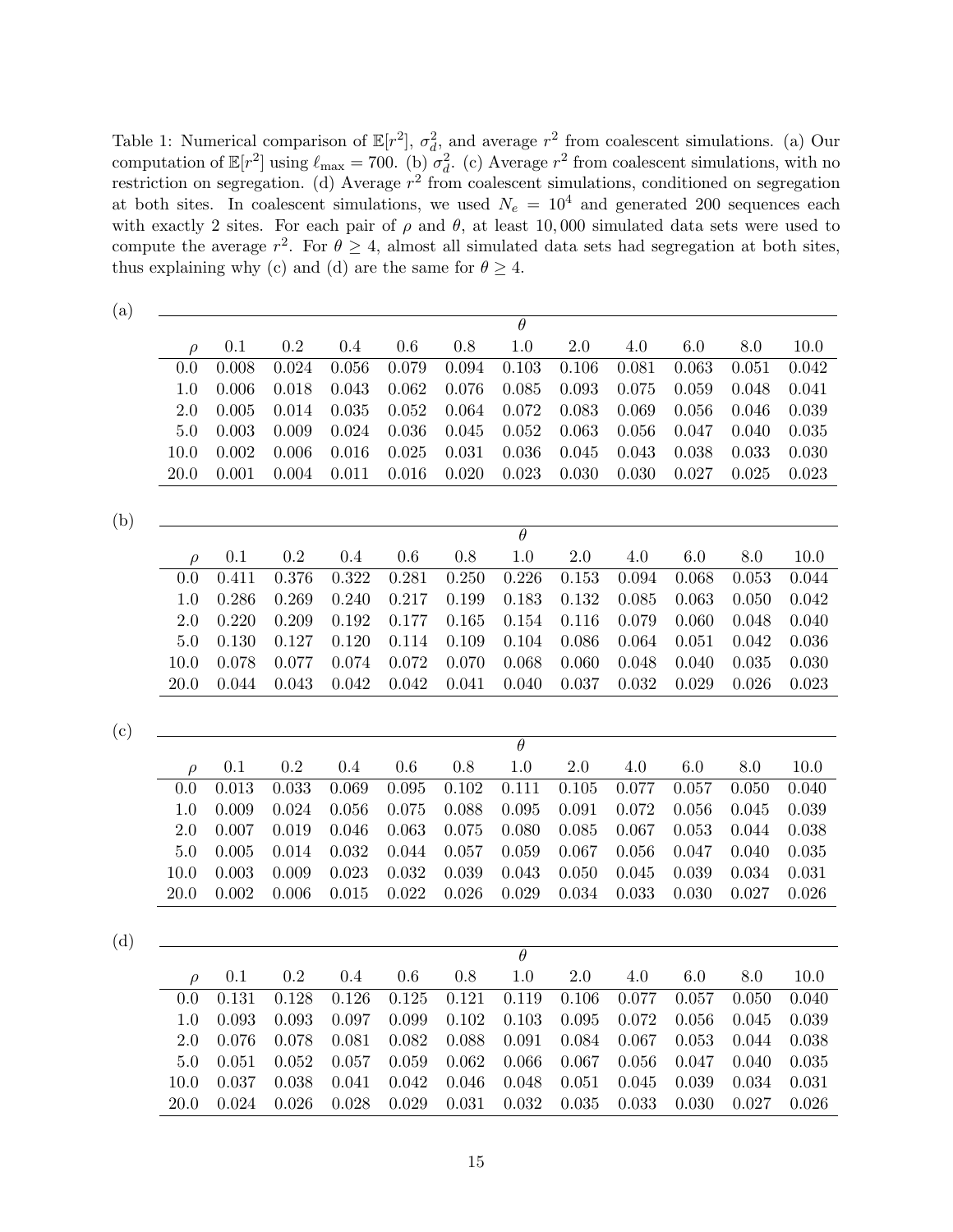where  $C(\theta)$  is some function of  $\theta$  to be determined, let  $\tilde{D}^2 = \rho D^2$ . Then, in the limit  $\rho \to \infty$ , the master equation (2) can be written in terms of  $p, q$ , and  $\tilde{D}$  as

$$
\mathbb{E}\left[\frac{p(1-p)}{2}\frac{\partial^2 f}{\partial p^2} + \frac{q(1-q)}{2}\frac{\partial^2 f}{\partial q^2} + \tilde{D}(1-2p)\frac{\partial^2 f}{\partial p\partial \tilde{D}} + \tilde{D}(1-2q)\frac{\partial^2 f}{\partial q\partial \tilde{D}} + \frac{1}{2}\left[\rho pq(1-p)(1-q) + \sqrt{\rho}\tilde{D}(1-2p)(1-2q) - \tilde{D}^2\right]\frac{\partial^2 f}{\partial \tilde{D}^2} + \frac{\theta}{4}(1-2p)\frac{\partial f}{\partial p} + \frac{\theta}{4}(1-2q)\frac{\partial f}{\partial q} - \frac{\rho}{2}\tilde{D}\frac{\partial f}{\partial \tilde{D}}\right] = 0.
$$
 (18)

Substituting  $p^m, q^n, p^m q^n$ ,  $\tilde{D}p^m q^n$  and  $\tilde{D}^2 p^m q^n$  for f in (18) and letting  $\rho \to \infty$ , we obtain the following recursion relations, respectively:

$$
\mathbb{E}[p^m] = \left(\frac{\frac{\theta}{2} + m - 1}{\theta + m - 1}\right) \mathbb{E}[p^{m-1}],
$$
  
\n
$$
\mathbb{E}[q^n] = \left(\frac{\frac{\theta}{2} + n - 1}{\theta + n - 1}\right) \mathbb{E}[q^{n-1}],
$$
  
\n
$$
\mathbb{E}[p^m q^n] = \frac{(\frac{\theta}{2} + m - 1)\mathbb{E}[p^{m-1}q^n] + (\frac{\theta}{2} + n - 1)\mathbb{E}[p^m q^{n-1}]}{m(\theta + m - 1) + n(\theta + n - 1)},
$$
  
\n
$$
\mathbb{E}[\tilde{D}p^m q^n] = 0
$$
  
\n
$$
\mathbb{E}[\tilde{D}^2 p^m q^n] = \mathbb{E}[p^{m+1}q^{n+1}] - \mathbb{E}[p^{m+1}q^{n+2}] - \mathbb{E}[p^{m+2}q^{n+1}] + \mathbb{E}[p^{m+2}q^{n+2}].
$$

Now, these recursions can be solved exactly; their solutions are given by

$$
\mathbb{E}[p^n] = \mathbb{E}[q^n] = \frac{\left(\frac{\theta}{2}\right)^{[n]}}{(\theta)^{[n]}},
$$
  
\n
$$
\mathbb{E}[p^m q^n] = \mathbb{E}[p^m] \mathbb{E}[q^n] = \frac{\left(\frac{\theta}{2}\right)^{[n]} \left(\frac{\theta}{2}\right)^{[m]}}{(\theta)^{[n]} (\theta)^{[m]}},
$$
  
\n
$$
\mathbb{E}[\tilde{D}^2 p^m q^n] = \left(1 - \frac{\frac{\theta}{2} + n + 1}{\theta + n + 1}\right) \left(1 - \frac{\frac{\theta}{2} + m + 1}{\theta + m + 1}\right) \mathbb{E}[p^{m+1} q^{n+1}] = \frac{1}{4} \frac{\left(\frac{\theta}{2}\right)^{[m+1]} \left(\frac{\theta}{2}\right)^{[n+1]}}{(\theta + 1)^{[m+1]} (\theta + 1)^{[n+1]}},
$$

where  $(z)^{[k]}$  denotes the rising factorial defined in (7). Since  $D^2 = \tilde{D}^2/\rho$ , the last equation implies that, in the limit  $\rho \to \infty$ ,

$$
\mathbb{E}[D^2 p^m q^n] = \frac{1}{4} \frac{\left(\frac{\theta}{2}\right)^{[m+1]} \left(\frac{\theta}{2}\right)^{[n+1]}}{\left(\theta + 1\right)^{[m+1]} \left(\theta + 1\right)^{[n+1]}} \frac{1}{\rho} + O(\rho^{-2}).\tag{19}
$$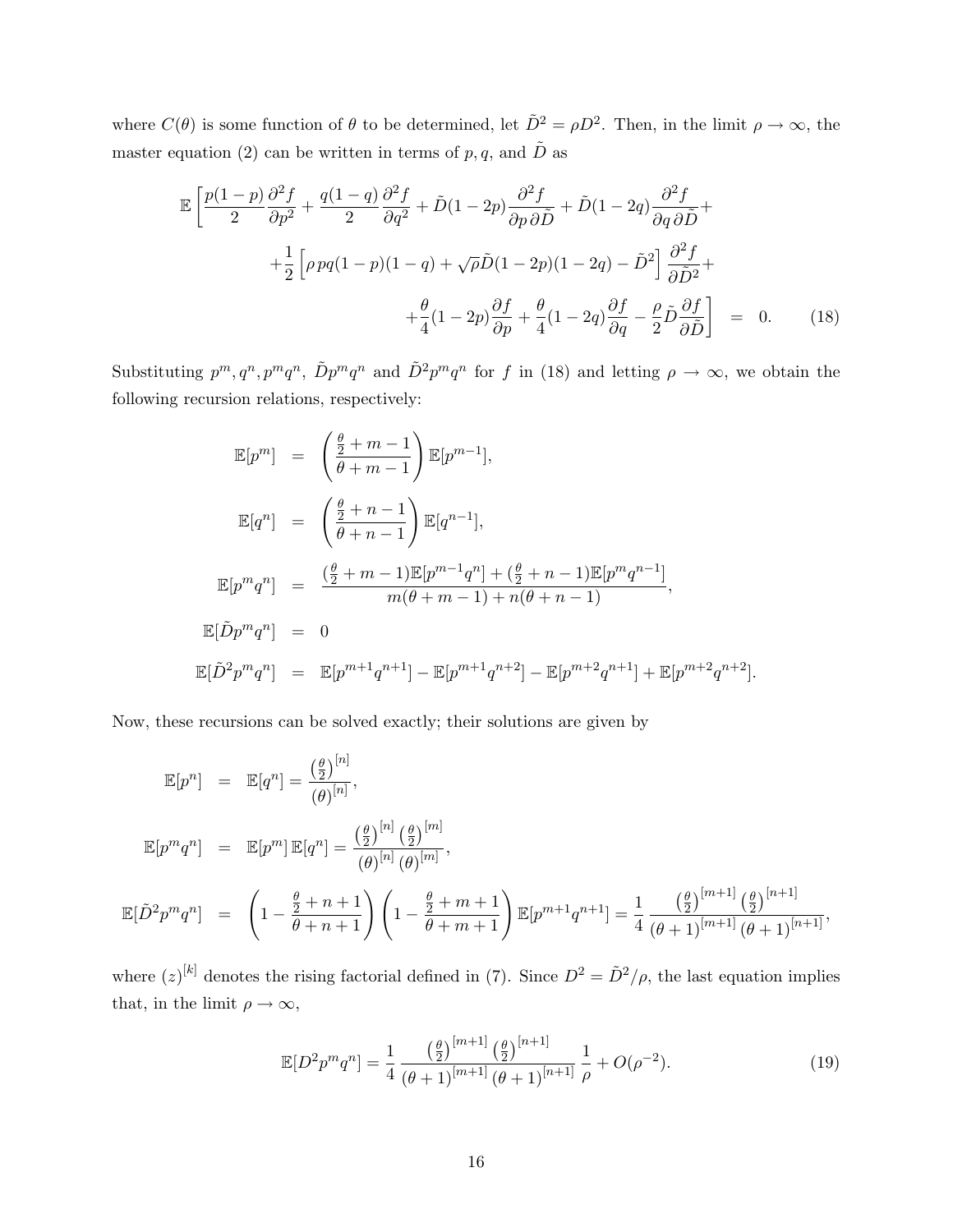As a non-trivial check, consider  $\mathbb{E}[D^2 p^4 q^2]$  as a rational function of  $\rho$  and  $\theta$ ; the numerator has degree 13 in  $\rho$  and degree 21 in  $\theta$ , while the denominator has degree 14 in  $\rho$  and degree 22 in  $\theta$ . In the limit  $\rho \to \infty$ , one can show that the asymptotic behavior of this rational function is

$$
\mathbb{E}[D^2 p^4 q^2] = \frac{\theta^2 (\theta + 4)(\theta + 6)(\theta + 8)}{1024 (\theta + 5)(\theta^2 + 4\theta + 3)^2} \frac{1}{\rho} + O(\rho^{-2}),
$$

which agrees with (19) when  $m = 4, n = 2$ . We used our *Mathematica* program to make similar checks for other values of  $m, n$ .

# 4.2 Asymptotic behavior of  $\mathbb{E}[r^2]$

Since  $\mathbb{E}[r^2] = 4 \sum_{m,n} \mathbb{E}[D^2 p^m q^n]$ , to study the behavior of  $\mathbb{E}[r^2]$  in the limit  $\rho \to \infty$ , we need to sum over m and n in (19). For M a non-negative integer, we prove the following formula in Appendix A:

$$
\sum_{m=0}^{M} \frac{\left(\frac{\theta}{2}\right)^{[m+1]}}{(\theta+1)^{[m+1]}} = 1 - \frac{\left(\frac{\theta}{2}+1\right)^{[M+1]}}{(\theta+1)^{[M+1]}}.
$$
\n(20)

The right hand side of (20) can be written in terms of Γ-functions using the fact that  $(x + 1)^{[M+1]}$  =  $\Gamma(x + M + 2)/\Gamma(x + 1)$ . Taking the limit  $M \to \infty$  and using Stirling's formula for the asymptotic expansion of Γ-functions, we obtain, for  $\theta > 0$ ,

$$
\sum_{m=0}^{\infty} \frac{\left(\frac{\theta}{2}\right)^{[m+1]}}{(\theta+1)^{[m+1]}} = 1.
$$
\n(21)

Thus, in the limit  $\rho \to \infty$ , equations (19) and (21) together imply

$$
\mathbb{E}[r^2] = 4 \sum_{m=0}^{\infty} \sum_{n=0}^{\infty} \mathbb{E}[D^2 p^m q^n] = \frac{1}{\rho} + O(\rho^{-2}),
$$

in which the leading term is independent of  $\theta$ . As mentioned before, this behavior agrees with the asymptotic limit of  $\sigma_d^2 = \mathbb{E}[D^2]/\mathbb{E}[p(1-p)q(1-q)]$  found by Ohta and Kimura (1969b).

### 5 Discrete process

In this section, we consider a description of the model in discrete time with a finite state space. This description was used by Hill and Robertson (1968) in their moment-generating matrix method, later extended by Ohta and Kimura (1969b) to include recurrent mutation. Although the discrete process is conceptually easy to grasp, computation in that framework is more complicated than in the diffusion approximation approach. Our goal in this section is to demonstrate that computing expectations in the discrete process can be facilitated by combinatorial techniques, and that such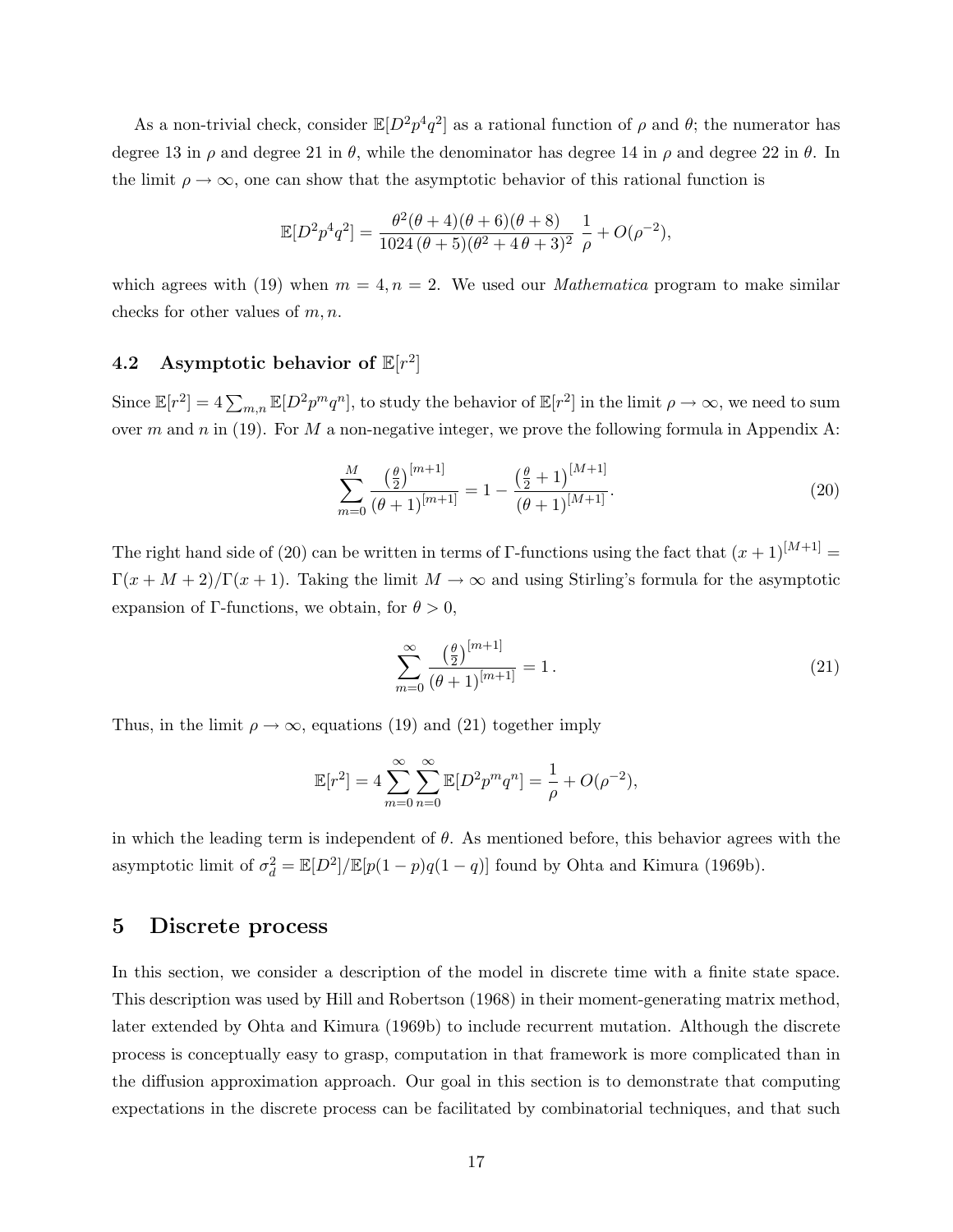computations may prove useful for studying the accuracy of the diffusion approximation approach.

#### 5.1 Expected changes after one generation

We use  $p$  and  $q$  to denote the marginal allele frequencies, and  $f_{ij}$  to denote the frequency of the gametic type  $A_iB_j$  at the start of generation t. After mutation, the expected marginal allele frequencies are

$$
p_u = (1 - 2u)p + u
$$
 and  $q_u = (1 - 2u)q + u$ ,

while the expected gametic frequencies  $f_{ij}^u$  are given by

$$
f_{00}^u = f_{00} + u(f_{01} + f_{10}) - 2uf_{00},
$$
  
\n
$$
f_{01}^u = f_{01} + u(f_{00} + f_{11}) - 2uf_{01},
$$
  
\n
$$
f_{10}^u = f_{10} + u(f_{00} + f_{11}) - 2uf_{10},
$$
  
\n
$$
f_{11}^u = f_{11} + u(f_{01} + f_{10}) - 2uf_{11}.
$$

Note that,  $p_u = f_{00}^u + f_{01}^u$  and  $q_u = f_{00}^u + f_{10}^u$ . Expected gametic frequencies after recombination are given by

$$
f_{00}^c = (1 - c) f_{00}^u + c p_u q_u,
$$
  
\n
$$
f_{01}^c = (1 - c) f_{01}^u + c p_u (1 - q_u),
$$
  
\n
$$
f_{10}^c = (1 - c) f_{10}^u + c (1 - p_u) q_u,
$$
  
\n
$$
f_{11}^c = (1 - c) f_{11}^u + c (1 - p_u) (1 - q_u),
$$

and expected frequencies after sampling can be obtained from taking expectations with respect to the following multinomial probability density:

$$
\mathbb{P}_S(i,j,k \mid 2N_e) = \frac{(2N_e)!}{i!j!k!(2N_e - i - j - k)!} (f_{00}^c)^i (f_{01}^c)^j (f_{10}^c)^k (f_{11}^c)^{2N_e - i - j - k}.
$$

In the remainder of this section, we use  $\mathbb{E}_s$  to denote the expectation with respect to the sampling probability  $\mathbb{P}_S(i, j, k \mid 2N_e)$ , and  $\mathbb E$  to denote the expectation with respect to the joint distribution of marginal allele frequencies and linkage disequilibrium.

# 5.2 Exact computation of  $\mathbb{E}[p^l]$

In the algorithm described in Section 2.4, the expectation  $\mathbb{E}[p^l]$  appears in some linear equations, and our computation of the expectation  $\mathbb{E}[r^2]$  depends on  $\mathbb{E}[p^l]$ . The accuracy of  $\mathbb{E}[p^l]$  therefore reflects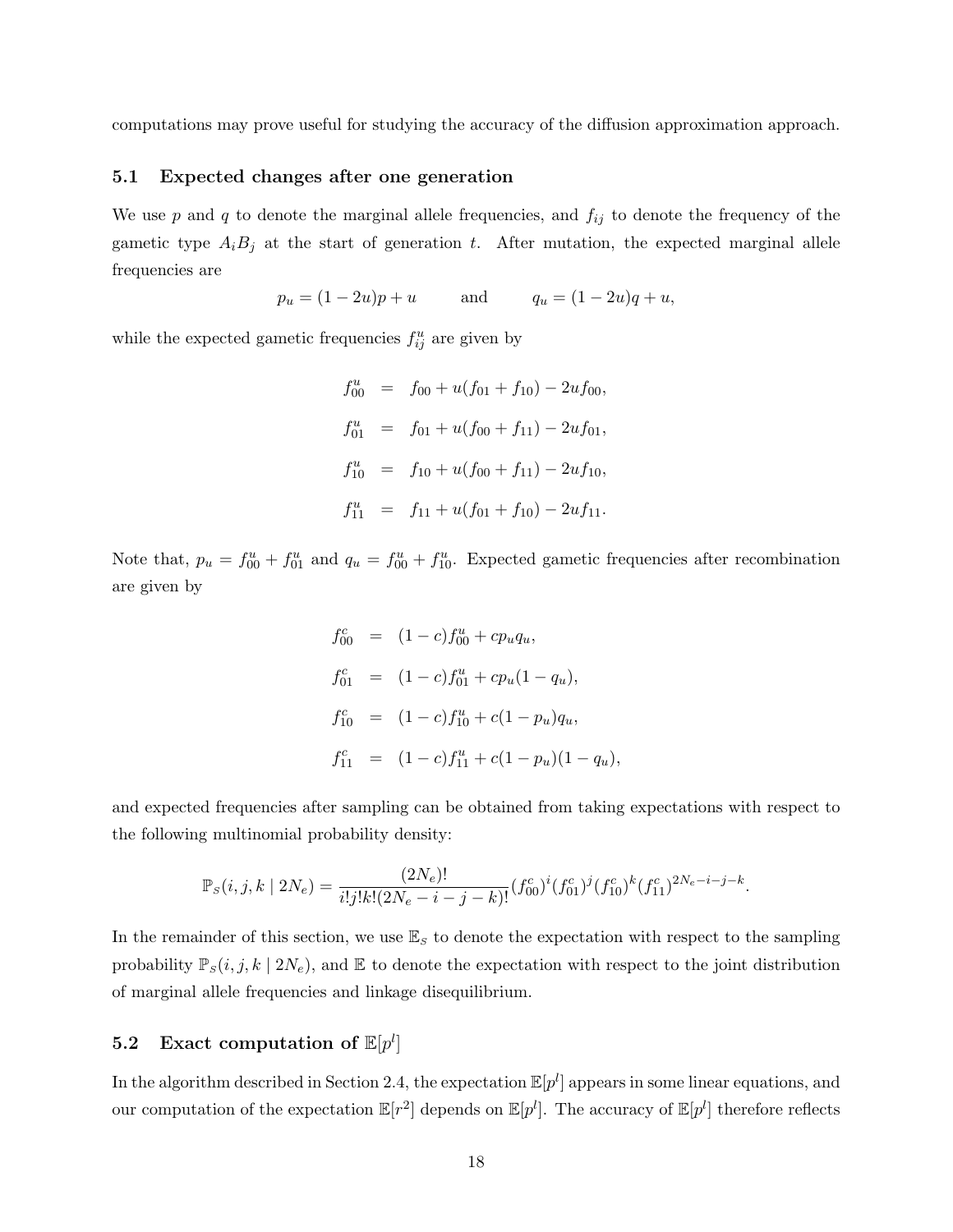the accuracy of the diffusion process approximation. In what follows, we compute  $\mathbb{E}[p^l]$  exactly in the discrete process setting and compare it with the answer from the diffusion approximation.

We first describe our exact computation of  $\mathbb{E}[p^l]$ . It is straightforward to show that the exponential generating function  $\mathbb{E}_S[e^{x(I+J)}]$  is given by

$$
\mathbb{E}_{S}[e^{x(I+J)}] = \sum_{i=0}^{2N_e} \sum_{j=0}^{2N_e - i} \sum_{k=0}^{2N_e - i - j} e^{x(i+j)} \mathbb{P}_{S}(i, j, k \mid 2N_e) = [(f_{00}^c + f_{01}^c)e^x + f_{10}^c + f_{11}^c)]^{2N_e},
$$

which, using  $f_{00}^c + f_{01}^c + f_{10}^c + f_{11}^c = 1$  and  $f_{00}^c + f_{01}^c = p_u$ , can be simplified as

$$
\mathbb{E}_S[e^{x(I+J)}] = [(f_{00}^c + f_{01}^c)(e^x - 1) + 1]^{2N_e} = [p_u(e^x - 1) + 1]^{2N_e}.
$$

We denote by  $p'$  the marginal allele frequency at locus 1 at the start of generation  $t + 1$ . Then,

$$
\mathbb{E}[(p')^l] = \mathbb{E}\,\mathbb{E}_S\left[\left(\frac{I+J}{2N_e}\right)^l\right] = \mathbb{E}\left[\left.\frac{1}{(2N_e)^l}\frac{\partial^l}{\partial x^l}\mathbb{E}_S[e^{x(I+J)}]\right|_{x=0}\right].\tag{22}
$$

We now describe how  $\frac{\partial^l \mathbb{E}_S[e^{x(I+J)}]}{\partial x^l}$  $\overline{\partial x^{l}}$ can be computed exactly. First, define  $G(x) := p_u(e^x -$ 1) + 1 (i.e.,  $\mathbb{E}_S[e^{x(I+J)}] = [G(x)]^{2N_e}$ ) and

$$
H(j,k) := \left. \frac{\partial^j}{\partial x^j} [G(x)]^k \right|_{x=0},\tag{23}
$$

for  $k \geq j$ . Then, since

$$
\frac{\partial^j}{\partial x^j} [G(x)]^k = k \frac{\partial^{j-1}}{\partial x^{j-1}} \left\{ p_u e^x [G(x)]^{k-1} \right\} = k \frac{\partial^{j-1}}{\partial x^{j-1}} \left\{ [G(x)]^k - (1 - p_u) [G(x)]^{k-1} \right\},\,
$$

we see that  $H(j, k)$  satisfies the following recursion relation:

$$
H(j,k) = k[H(j-1,k) - (1-p_u)H(j-1,k-1)].
$$
\n(24)

The boundary condition for this recursion is  $H(1, k) = kp_u$ , for all  $k \ge 1$ , and, as shown in Appendix B, the solution is given by

$$
H(j,k) = \sum_{i=1}^{j} (k)_{[i]} S(j,i) p_u^i,
$$
\n(25)

where  $(z)_{[i]}$  denotes the *falling factorial*, defined as

$$
(z)_{[i]} := z(z-1)\cdots(z-i+1),\tag{26}
$$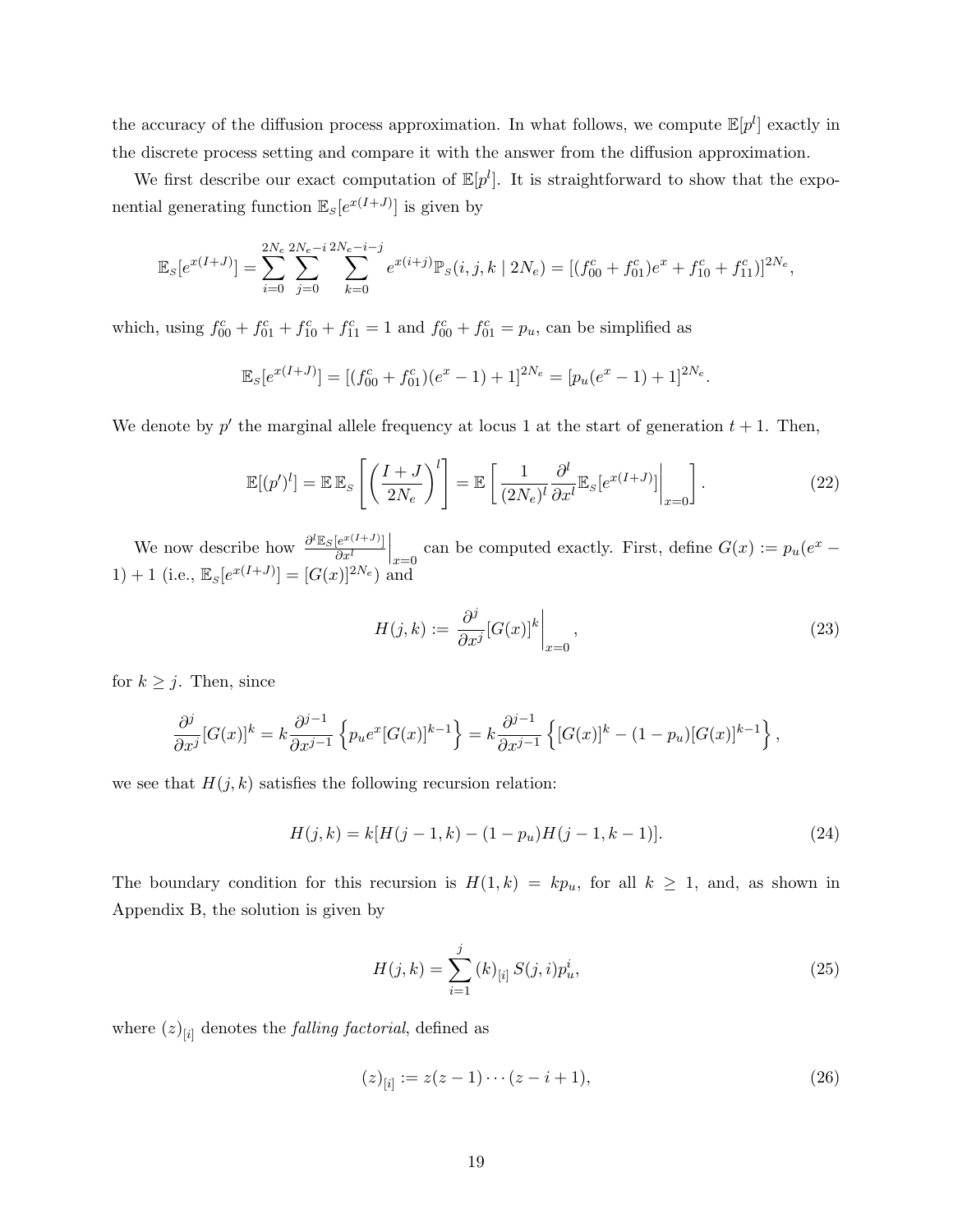and  $S(j, i)$  is the Stirling number of the second kind, defined as the number of partitions of  $\{1, 2, \ldots, j\}$  into i non-empty subsets.

At stationarity,  $\mathbb{E}[(p')^l] = \mathbb{E}[p^l]$ , and we can use (22), (23) and (25) to obtain

$$
\mathbb{E}[p^l] = \frac{1}{(2N_e)^l} \sum_{i=1}^l (2N_e)_{[i]} S(l,i) \mathbb{E}[((1-2u)p+u)^i],\tag{27}
$$

where we have substituted  $p_u = (1 - 2u)p + u$ . After some rearrangement, this equation allows us to compute  $\mathbb{E}[p^l]$  recursively. We remark that  $\mathbb{E}[1] = 1$  implies  $\mathbb{E}[p] = 1/2$  for all u and  $N_e$ .

#### 5.3 Approximation for small u and large  $N_e$

We now consider a case in which  $u \ll 1$  and  $(1/N_e) \ll 1$ , such that terms proportional to  $u^i(1/N_e)^j$ where  $i + j > 1$  may be ignored. For small u, note that

$$
p_u^k \approx uk(p^{k-1} - 2p^k) + p^k.
$$

Expanding the right hand side of (27) up to first order in either u or  $1/(2N_e)$ , but not both, gives

$$
\mathbb{E}[p^l] \approx S(l,l) \left[ \left( 1 - \frac{1}{2N_e} \frac{l(l-1)}{2} \right) \mathbb{E}[p^l] + ul(\mathbb{E}[p^{l-1}] - 2\mathbb{E}[p^l]) \right] + \frac{1}{2N_e} S(l,l-1) \mathbb{E}[p^{l-1}],
$$

which, since  $S(l, l) = 1$  and  $S(l, l - 1) = l(l - 1)/2$ , implies

$$
\mathbb{E}[p^l] \approx \left(\frac{\frac{\theta}{2} + l - 1}{\theta + l - 1}\right) \mathbb{E}[p^{l-1}],\tag{28}
$$

which, in turn, implies  $\mathbb{E}[p^l] \approx \left(\frac{\theta}{2}\right)$  $\frac{\theta}{2}\big)^{[l]}/(\theta)^{[l]}$ . Similar results hold for  $\mathbb{E}[q^l]$ . Note that (28) is precisely the result we have obtained in (5) using diffusion theory. This example well illustrates the power of diffusion approximation; relations like (5) can be obtained very easily in that approach, whereas they may require a lot of effort to derive in the discrete analogue.

#### 5.4 Comparison of the exact and approximate solutions

We now compare some results from the exact recursion (27) with that from the approximate recursion (28). Note that the former explicitly depends on the effective population size  $N_e$ , whereas the latter does not. Table 2 shows that, for fixed  $\theta$ , (28) becomes a better approximation to the exact recursion (27) as  $N_e$  increases. Further, for small  $N_e$ , (28) becomes a significantly better approximation as the scaled mutation rate  $\theta$  decreases. For  $N_e \geq 10^4$ , (28) is in general a good approximation for all  $\theta \leq 1$ .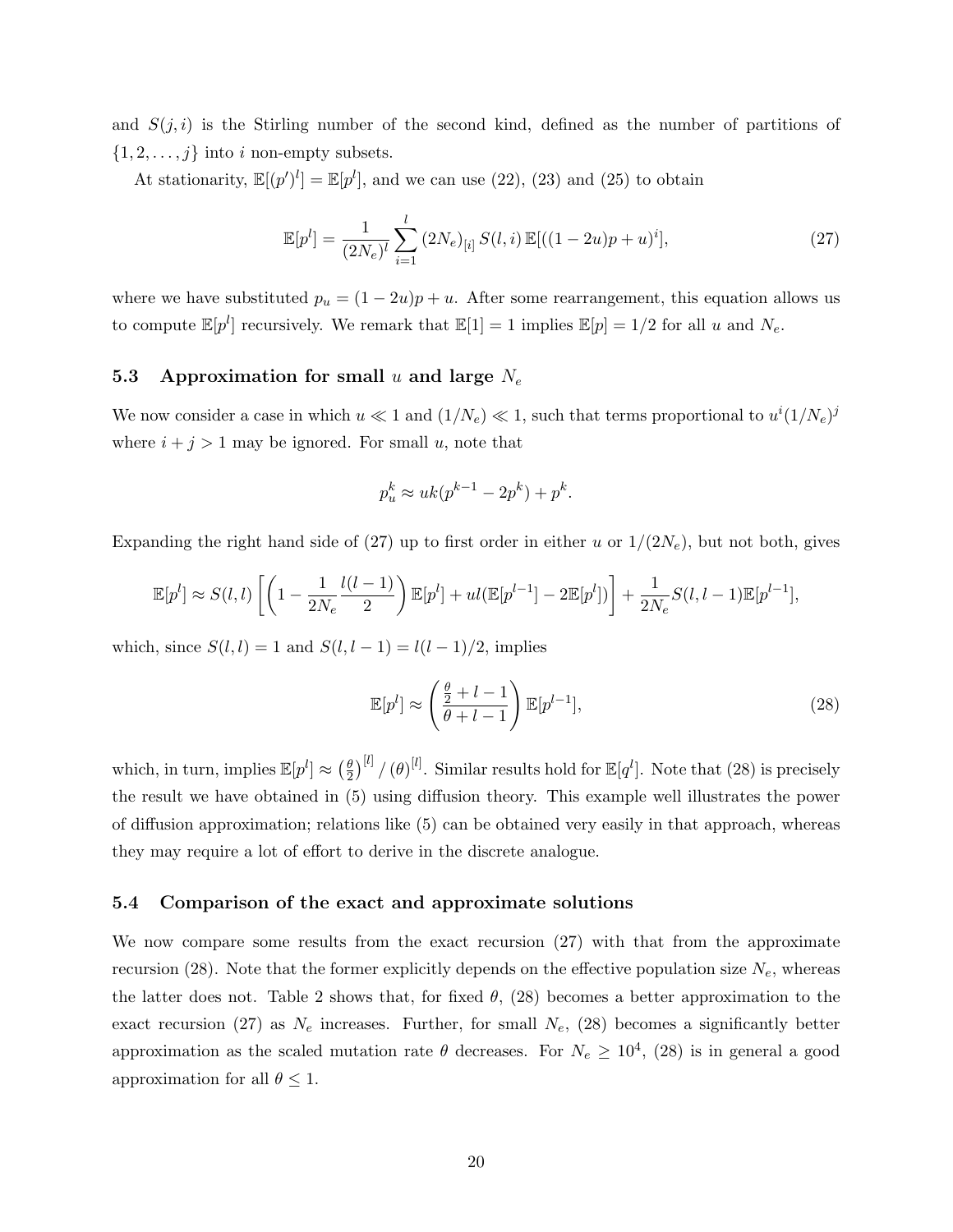Table 2: Numerical values of  $\mathbb{E}[p^m]$  obtained from the exact recursion (27) or the approximate recursion (28). Results obtained from (28), which has no explicit dependence on the effective population size  $N_e$ , are equal to that from the diffusion process approximation.

|          |                        | m      |        |        |            |        |        |        |        |  |  |
|----------|------------------------|--------|--------|--------|------------|--------|--------|--------|--------|--|--|
| $\theta$ | Recursion Used         | 50     | 100    | 150    | <b>200</b> | 250    | 300    | 350    | 400    |  |  |
| 0.1      | $Eq.(27), N_e = 10^2$  | 0.404  | 0.392  | 0.386  | 0.383      | 0.380  | 0.378  | 0.377  | 0.376  |  |  |
|          | Eq. (27), $N_e = 10^3$ | 0.402  | 0.389  | 0.381  | 0.376      | 0.372  | 0.369  | 0.366  | 0.364  |  |  |
|          | Eq.(27), $N_e = 10^4$  | 0.402  | 0.388  | 0.380  | 0.375      | 0.371  | 0.368  | 0.365  | 0.362  |  |  |
|          | Eq.(28)                | 0.402  | 0.388  | 0.380  | 0.375      | 0.371  | 0.367  | 0.365  | 0.362  |  |  |
| 1.0      | Eq. (27), $N_e = 10^2$ | 0.0834 | 0.0621 | 0.0533 | 0.0485     | 0.0454 | 0.0434 | 0.0419 | 0.0409 |  |  |
|          | Eq. (27), $N_e = 10^3$ | 0.0800 | 0.0569 | 0.0467 | 0.0407     | 0.0366 | 0.0336 | 0.0312 | 0.0294 |  |  |
|          | Eq. (27), $N_e = 10^4$ | 0.0796 | 0.0564 | 0.0461 | 0.0400     | 0.0358 | 0.0327 | 0.0303 | 0.0283 |  |  |
|          | Eq.(28)                | 0.0796 | 0.0563 | 0.0460 | 0.0399     | 0.0357 | 0.0326 | 0.0301 | 0.0282 |  |  |

### 6 Discussion

Although we have considered a symmetric recurrent mutation model for simplicity, the technique developed in this paper can be generalized to other mutation models. In particular, for a case with non-symmetric mutation rates or with unequal mutation rates at different loci, it should be straightforward to devise an algorithm similar to that in Section 2.4. Further, it should be possible to generalize our method to include natural selection, as described in (Ohta and Kimura, 1969a).

As we have shown in this paper, one can use our method to compute  $\mathbb{E}[r^2]$  numerically for given  $\theta$  and  $\rho$ . It would, of course, be desirable if we could obtain a closed-form formula for  $\mathbb{E}[r^2]$ . We believe that that is not completely out of reach. We here conclude with a description of an alternative perspective that may prove useful for future work on deriving a closed-form formula for  $\mathbb{E}[r^2]$ . If  $f = Dp^{m+1}q^{n+1}$  is used in the master equation (2), we obtain

$$
4(1+m)(1+n)\mathbb{E}[D^2p^mq^n] = 2[\rho + \theta(4+m+n) + 10 + m^2 + n^2 + 5m + 5n]\mathbb{E}[Dp^{m+1}q^{n+1}]
$$

$$
-(1+m)(4+2m+\theta)\mathbb{E}[Dp^mq^{1+n}] - (1+n)(4+2n+\theta)\mathbb{E}[Dp^{m+1}q^n].
$$
 (29)

Further, using  $f = p^k q^l$ , one can show that

$$
\mathbb{E}[Dp^{k-1}q^{l-1}] = \frac{1}{2kl} \left\{ \left[ k(k-1+\theta) + l(l-1+\theta) \right] \mathbb{E}[p^k q^l] - k \left( k-1+\frac{\theta}{2} \right) \mathbb{E}[p^{k-1}q^l] - l \left( l-1+\frac{\theta}{2} \right) \mathbb{E}[p^k q^{l-1}] \right\}.
$$
 (30)

Hence, if the joint expectation  $\mathbb{E}[p^iq^j]$  of powers of marginal frequencies are known, then  $\mathbb{E}[D^2p^mq^n]$ can easily be computed using (29) and (30), and there would be no need to solve systems of coupled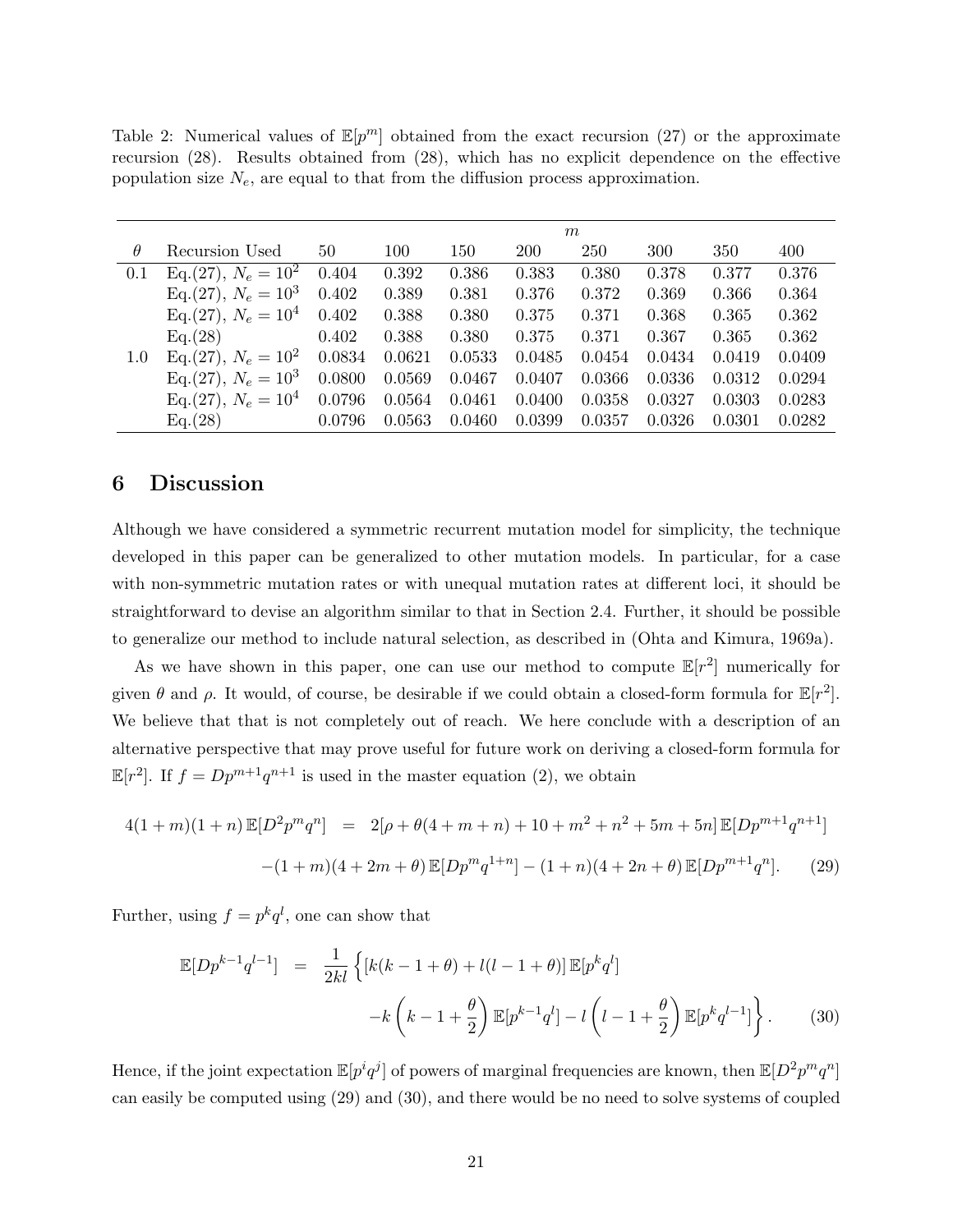equations as described in Section 2.4. At this point, however, we do not know how to obtain a general expression for  $\mathbb{E}[p^iq^j]$ . Using (6), we can obtain the following generating function for  $\mathbb{E}[p^k]$ and  $\mathbb{E}[q^k]$ :

$$
\mathbb{E}[e^{\alpha p}] = \mathbb{E}[e^{\alpha q}] = 2^{\theta - 1} e^{\frac{\alpha}{2}} \alpha^{\frac{1}{2} - \frac{\theta}{2}} I_{\frac{\theta - 1}{2}}\left(\frac{\alpha}{2}\right) \Gamma\left(\frac{1}{2} + \frac{\theta}{2}\right),
$$

where  $I_{\nu}(z)$  is the modified Bessel function of the first kind. Moreover, we can show that the generating function  $\mathbb{E}[e^{\alpha p+\beta q}]$  for  $\mathbb{E}[p^iq^j]$  has the form

$$
\mathbb{E}[e^{\alpha p + \beta q}] = \mathbb{E}[e^{\alpha p}] \mathbb{E}[e^{\beta q}] h(\alpha^2, \beta^2), \tag{31}
$$

where  $h(\alpha^2, \beta^2)$  is a symmetric function in  $\alpha^2$  and  $\beta^2$ . We believe that finding an explicit formula for  $h(\alpha^2, \beta^2)$  is worthy of further research, since knowing the generating function  $\mathbb{E}[e^{\alpha p+\beta q}]$  may lead to a closed-form formula for  $\mathbb{E}[r^2]$ .

#### Acknowledgment

We thank Charles H. Langley for helpful comments. This research is supported in part by grants CCF-0515278 and IIS-0513910 (YSS) from National Science Foundation.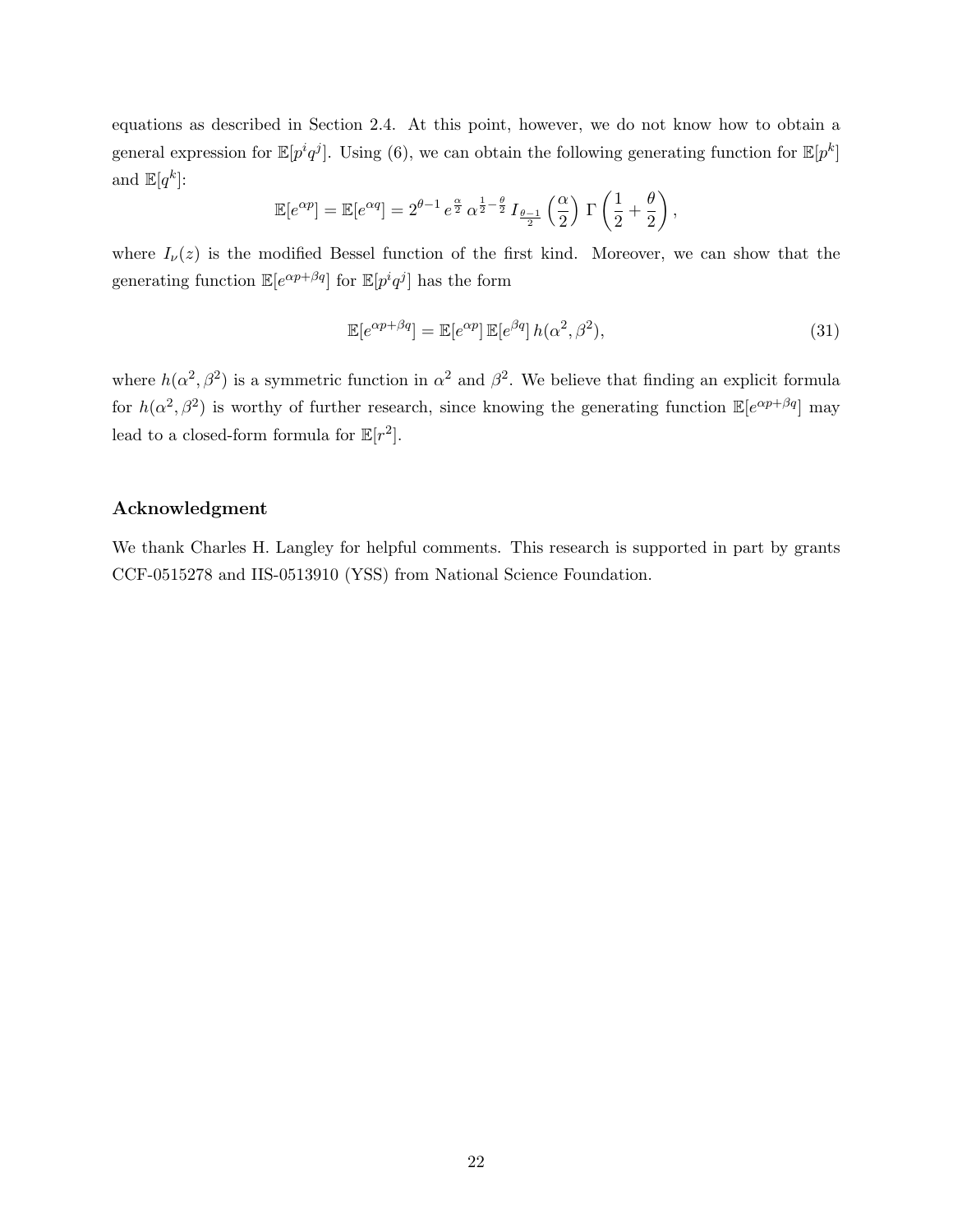### References

- Ethier, S. N., Griffiths, R. C., 1990. On the two-locus sampling distribution. J. Math. Biol. 29, 131–159.
- Golding, G. B., 1984. The sampling distribution of linkage disequilibrium. Genetics 108, 257–274.
- Grassly, N. C., Harvey, P. H., Holmes, E. C., 1999. Population dynamics of HIV-1 inferred from gene sequences. Genetics 151, 427–438, (Software webpage: http://evolve.zoo.ox.ac.uk/software.html?id=treevolve).
- Hill, W. G., Robertson, A., 1968. Linkage disequilibrium in finite populations. Theor. Appl. Genet. 38, 226–231.
- Hill, W. G., Weir, B. S., 1994. Maximum-likelihood estimation of gene location by linkage disequilibrium. Am. J. Hum. Genet. 54, 705–714.
- Hudson, R. R., 1985. Sampling distribution of linkage disequilibrium under an infinite allele model without selection. Genetics 109, 611–631.
- Hudson, R. R., 2001a. Linkage disequilibrium and recombination. In: Balding, D. J., Bishop, M., Canning, C. (Eds.), Handbook of Statistical Genetics. Wiley, pp. 309–324.
- Hudson, R. R., 2001b. Two-locus sampling distributions and their application. Genetics 159, 1805– 1817.
- International HapMap Consortium, 2005. A haplotype map of the human genome. Nature 437, 1299–1320.
- Maruyama, T., 1982. Stochastic integrals and their application to population genetics. In: Kimura, M. (Ed.), Molecular Evolution, Protein Polymorphism and their Neutral Theory. Springer-Verlag, Berlin, pp. 151–166.
- McVean, G. A. T., 2002. A genealogical interpretation of linkage disequilibrium. Genetics 162, 987–991.
- Ohta, T., Kimura, M., 1969a. Linkage disequilibrium due to random genetic drift. Genet. Res. Camb. 13, 47–55.
- Ohta, T., Kimura, M., 1969b. Linkage disequilibrium at steady state determined by random genetic drift and recurrent mutation. Genetics 63, 229–238.
- Pritchard, J. K., Przeworski, M., 2001. Linkage disequilibrium in humans: models and data. Am. J. Hum. Genet. 69, 1–14.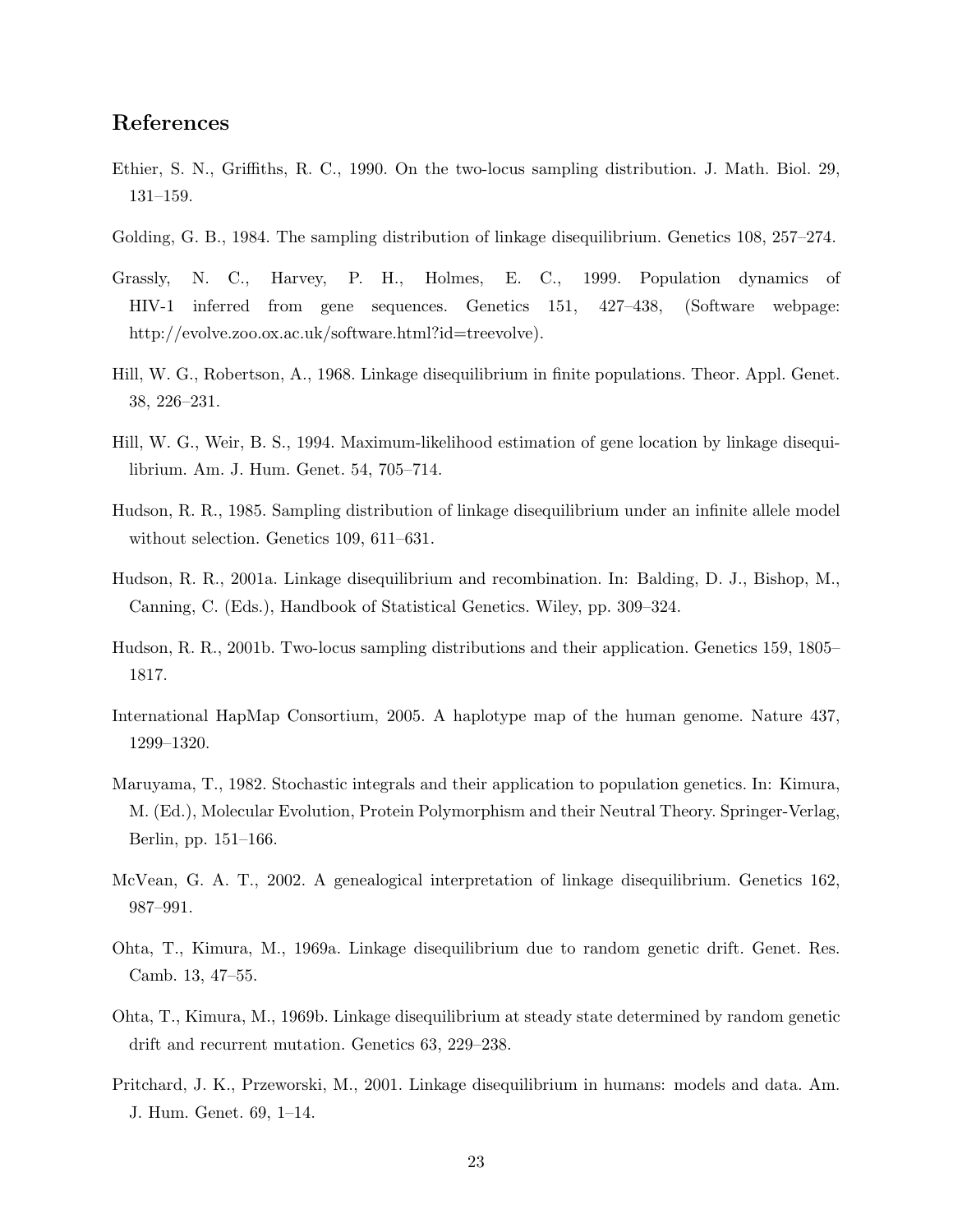# Appendix

### A Proof of Equation (20)

We prove the claim by induction. The lemma clearly holds for  $M = 0$ . Now, assume the case for M. Then, using the induction hypothesis, we have

$$
\sum_{n=0}^{M+1} \frac{\left(\frac{\theta}{2}\right)^{[n+1]}}{(\theta+1)^{[n+1]}} = 1 - \frac{\left(\frac{\theta}{2}+1\right)^{[M+1]}}{(\theta+1)^{[M+1]}} + \frac{\left(\frac{\theta}{2}\right)^{[M+2]}}{(\theta+1)^{[M+2]}}
$$
  

$$
= 1 - \frac{\left(\frac{\theta}{2}+1\right)^{[M+1]}(\theta+M+2) - \left(\frac{\theta}{2}\right)^{[M+2]}}{(\theta+1)^{[M+2]}}
$$
  

$$
= 1 - \frac{\left(\frac{\theta}{2}+1\right)^{[M+1]}(\theta+M+2-\frac{\theta}{2})}{(\theta+1)^{[M+2]}}
$$
  

$$
= 1 - \frac{\left(\frac{\theta}{2}+1\right)^{[M+2]}}{(\theta+1)^{[M+2]}},
$$

which proves the claim.

# B Proof of Equation (25)

Let X, Y and Z be finite sets of order x, y and z. Let  $\Phi = {\varphi : X \to Y}$  be the set of all maps from X to Y and likewise for  $\Psi = {\psi : Y \to Z}$ , with order of  $|\Phi| = y^x$  and  $|\Psi| = z^y$ . Now define  $R_{\varphi,\psi} = \{(a,b,c) \in X \times Y \times Z \mid b = \varphi(a) \text{ and } c = \psi(b)\}\$ for each pair  $\varphi \in \Phi, \psi \in \Psi$ . Let  $R = \{R_{\varphi,\psi} | \varphi \in \Phi, \psi \in \Psi\}$  and  $H_z(x,y) := |R|$ . Note that  $R_{\varphi,\psi}$  may be equal to  $R_{\varphi',\psi'}$  for  $\varphi \neq \varphi'$ and  $\psi \neq \psi'$ , and  $H_z(x, y)$  counts the number of distinct sets  $R_{\varphi, \psi}$  in R.

**Lemma B.1**  $H_z(x, y)$  can be expressed as

$$
H_z(x, y) = \sum_{i=1}^{x} (y)_{[i]} S(x, i) z^i,
$$

where  $S(x, i)$  denotes the Stirling number of the second kind. In particular,  $H_z(1, y) = yz$ .

**Proof:** We first partition R as  $R = R_1 \sqcup \cdots \sqcup R_x$  where  $R_i = \{R_{\varphi,\psi} | |\varphi(X)| = i\}$ . Then, there are z choices for mapping i preimages of  $\psi$ ,  $(y)_{[i]}$  choices for the i image of  $\varphi$ , and  $S(x, i)$  ways of partitioning X into kernels of  $\varphi$ . Hence,  $|R_i| = (y)_{[i]}S(x,i)z^i$ . Summing over i thus gives the desired result.